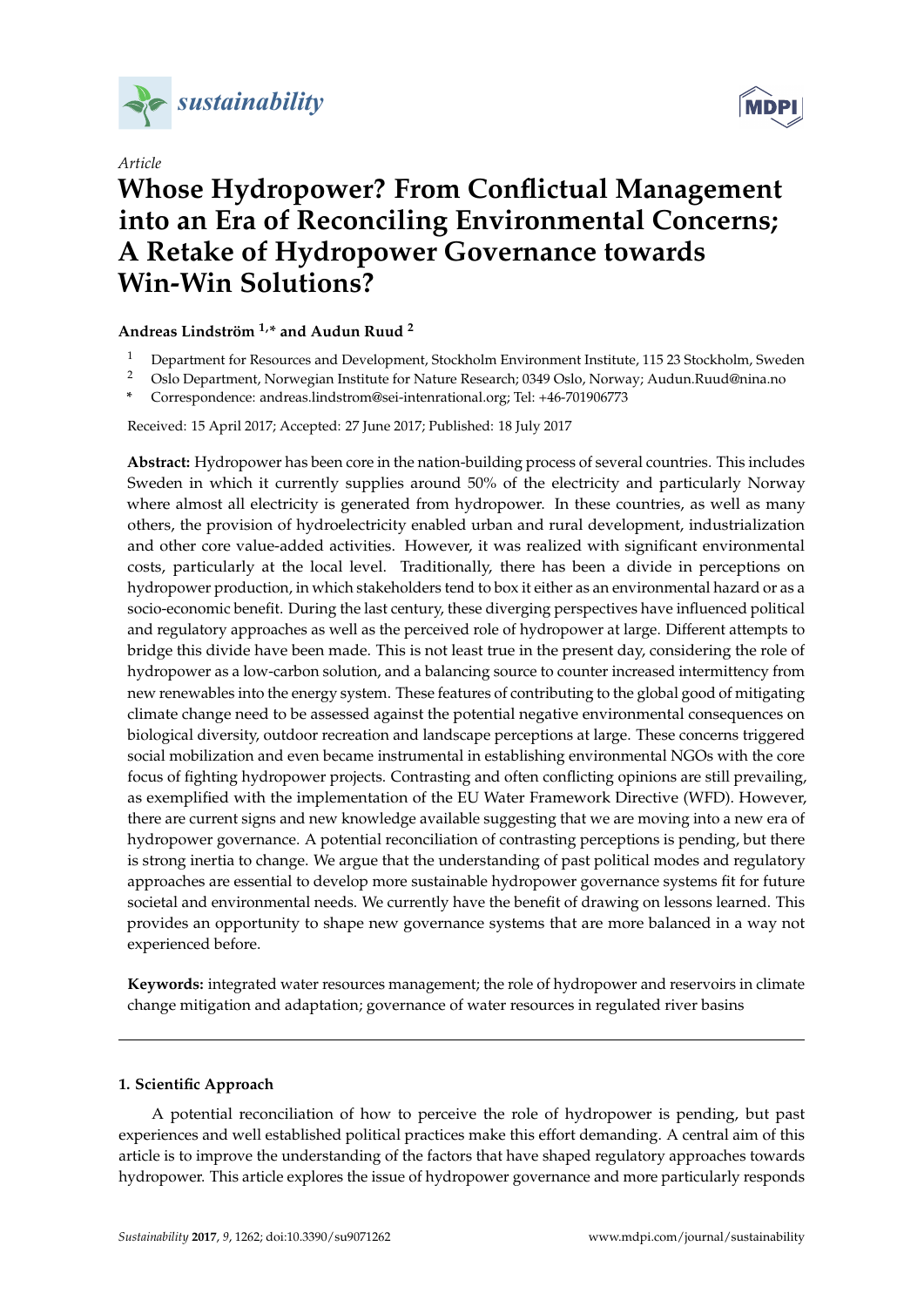to a hypothesis that hydropower is currently not sufficiently appreciated in the current, established systems for addressing sustainable solutions. This is aimed at satisfying current economic, social and environmental needs without compromising the ability of future generations to satisfy their needs [\[1\]](#page-15-0) (pp. 28–30). More explicitly, the article therefore aims to respond to the following governance concerns:

There is a historic continuum of imbalance in assessment systems focusing on hydropower.

We need to identify the bottlenecks and associated regulatory frameworks that have shaped current hydropower assessment systems.

The world is currently moving towards a new low-carbon era where the value of hydropower again needs to be reassessed.

The article draws on qualitative analyses of hydropower governance (the concept of governance is used as a descriptive term encompassing different processes of governing hydropower resources in relation to structures of specific regulations, actions, norms and accountability schemes as enacted by a variety of stakeholders [\[2\]](#page-15-1)) schemes and regulatory approaches with a specific reference to Sweden and Norway. Therefore, the analyses have for the most part been conducted by assessing and evaluating different literature sources. It draws on a number of written sources such as public documents and reports from regional and international institutions as they are the main providers of written evidence to specific processes that have shaped regulatory schemes and landscapes implemented at national and regional levels. Selected scientific papers have added perspectives to key environmental concepts central to the overarching research questions explored. Additional sources include historic and contemporary written documents representing both energy and environmental interests. This is done to observe how these interests have evolved in terms of perceived influence and focus over time. Web based sources have also provided complementary information, providing updates on statuses of different concepts and processes explored in the article. Sources have been selected based on their usefulness in supporting the ambition to better enable connecting perceived local environmental challenges with more systematic and broader references to relevant energy and environmental political issues. They also enable understanding and better visualization on major deviations in perceived focus between these interests over periods of time. This also better allows the overall analyses and identification of governance gaps needed to be filled to reach more sustainable solutions, balancing hydropower benefits and challenges. Such a scientific approach enables more comprehensive and mutually accepted solutions for any hydropower producing country, and the reasoning included in this article should be relevant universally beyond the references to Norway and Sweden.

#### **2. Changing Perspectives on Hydropower Governance in Various Eras**

Hydropower has been a prominent part in the development of energy systems in both Norway and Sweden, making up the lion's share of electricity generation historically until the present day. Hydropower as a source for energy has therefore always been in focus as priorities related to development and natural resources management have shifted over specific time periods. When both nations struggled to reach prosperity and economic security, hydropower's many advantages as a source for reliable energy supply was the dominated view. When economic gains were made and a deeper understanding of the value of a pristine environment and the ability to deliver eco-system services emerged, perspectives changed. Consequently, hydropower has been a very central element in discussions, mobilizations and reactions when energy production has been in line with or at odds with development phases and outlooks.

Currently, hydropower development is in many regards stagnant in both nations. This is not due to the lack of still existing potential that could possibly be exploited. This exists both in untapped river basins due to environmental concerns, but also in other parts of these countries [\[3\]](#page-15-2). It is also not because of a lack of technology including types of hydropower and practices for impact mitigation that could present better options for exploitation of hydropower resources in these nations [\[4\]](#page-15-3). Instead, the sought and preferred additions of hydropower capacity in these nations are achieved through efficiency improvements of existing facilities [\[5\]](#page-15-4). At the same time, new issues relating to the values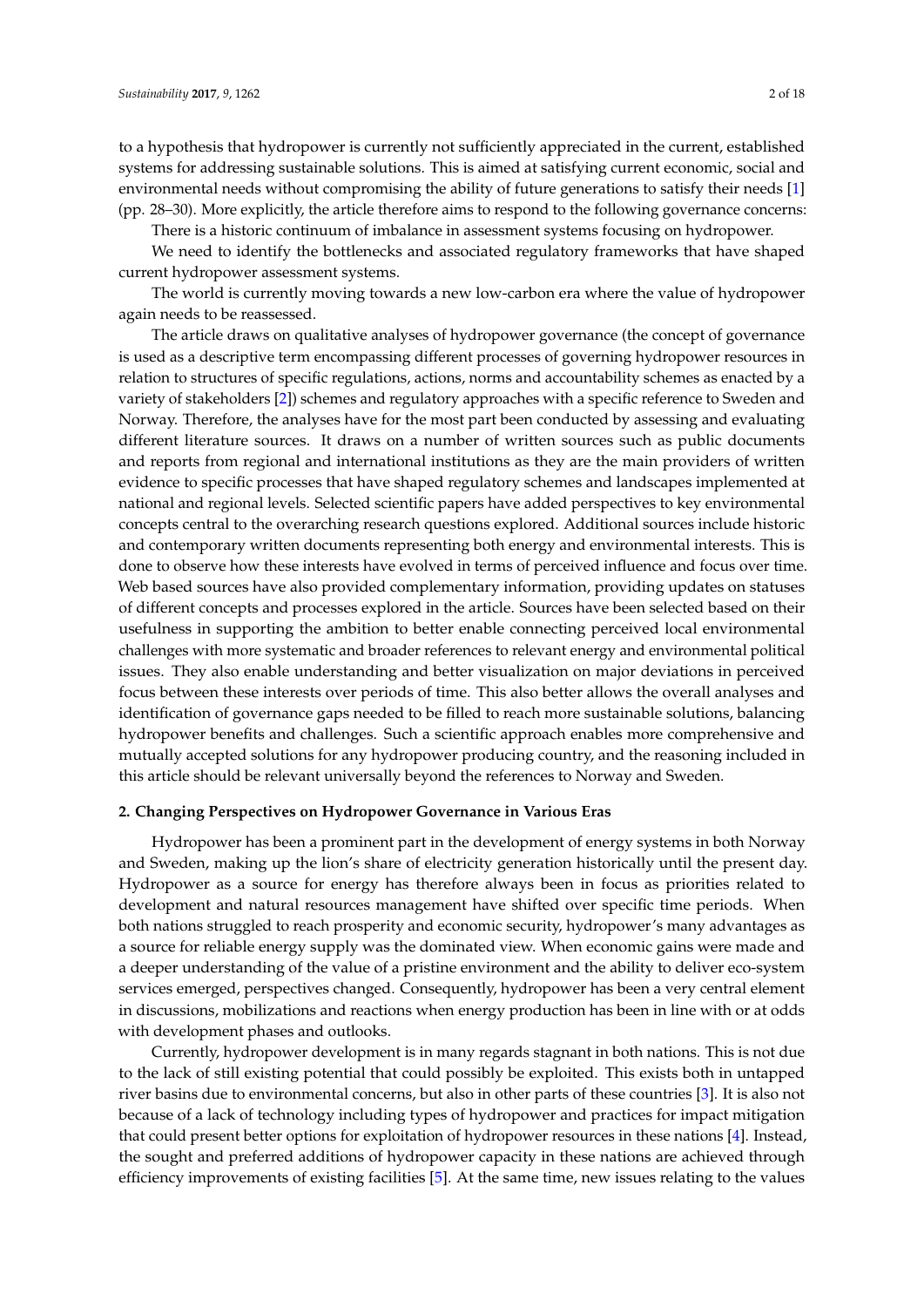hydropower provides are emerging. The role of hydropower as both a provider of renewable energy and as enabler to increase other renewable energy sources to mitigate climate change and associated environmental and socio-economic values, is gaining more attention [\[6\]](#page-15-5). These emerging perspectives, however, might not be reflected sufficiently in present day governance systems as these were shaped during eras where other political priorities dominated. Lock-in effects from the systems might produce bottle necks in understanding how hydropower could possibly best be exploited in the present era taking both existing and emerging challenges as well as opportunities associated with hydropower fully in to account [\[7\]](#page-15-6). To fully understand exactly how current systems for hydropower guidance came in to being and how they presently influence the way hydropower development is pursued today, one needs to look back in modern history and the evolution of hydropower governance to this day. The following section will highlight the evolving environmental perspectives on hydropower, shaping the policy, legislative landscape and societal approaches related to this energy source.

#### **3. Hydropower as Part of the Early Economic Development—An Era of Exploitation**

Hydropower was instrumental for the industrialization processes both in Norway and Sweden. Though electricity was produced in lesser scale from hydropower already in the early 19th century, the major breakthrough came in late stage of the 20th century when construction of large power plants and reservoirs commenced. Early electric generation in Sweden was provided by coal fired steam plants [\[8\]](#page-15-7). Signs of emerging localized pollution due to coal consumption, as in many industrializing nations at the time, suggested that new sources for electricity were needed. Sweden was relatively well endowed with easily accessible, flowing water. Technical limitations in transporting electricity over long distances, however, prevented the exploitation of hydropower. The development of the three-phase alternating current electricity system for transfers over long distances changed conditions for hydropower development, allowing greater distances between generation sites and consumers [\[9\]](#page-15-8). This also catalyzed early development of electrified railway transport benefitting not least transport of iron ore, central to the Swedish economy. The remote hydropower production sites particularly in northern Sweden, could more easily be useful to major industrial hubs in the south. A multitude of hydropower plants were constructed during the first half of the 20th century and hydropower was the base of Swedish electricity production until the introduction of nuclear power in the 1960s [\[10\]](#page-15-9).

Hydropower has been generating energy in Norway for many centuries enabling the functioning of local sawing mills, but around 1900 systematic efforts were made to exploit this natural resource for other industrial purposes. Still, the local ownership remained strong and the regulatory approaches were often adjusted to local concerns. Simultaneously a governance system was developed and mandatory licenses were granted by the central authorities. This was also developed to secure public and national control of these resources vis-à-vis private—often foreign—investors such as the Swedish Wallenbergs who increasingly were taking an interest in Norwegian waterfalls. Consequently, legislative work was made promptly after Norway gained its independence from Sweden in 1905 and the Industrial Licensing Act as well as the Watercourse Regulation act were both passed by the Norwegian parliament (Stortinget) in 1917 enabling the development of hydropower resources under national control. Until the World War II, however, most of the hydropower resources in Norway were not exploited, and those realized were mostly made through small hydropower plants with an installed capacity of less than 10 MW [\[11\]](#page-15-10).

In 1918, new water legislation was adopted in Sweden. The purpose was to gather existing water laws under one umbrella, but also to enable hydropower in order to meet rapid development and need for electricity. The new legislation introduced permit duty for erecting or changing dam structures. The possibility of retrials was also introduced with the 1918 water law. This meant that the water installation could be tried against new conditions and in accordance to the at that moment existing legislation. However, the first opportunity of retrial was only allowed 55 years after a permit had been issued and then new retrial opportunities were possible every 40 years. The combination of factors including unprecedented growth in electricity demand following World War II, allowed for a massive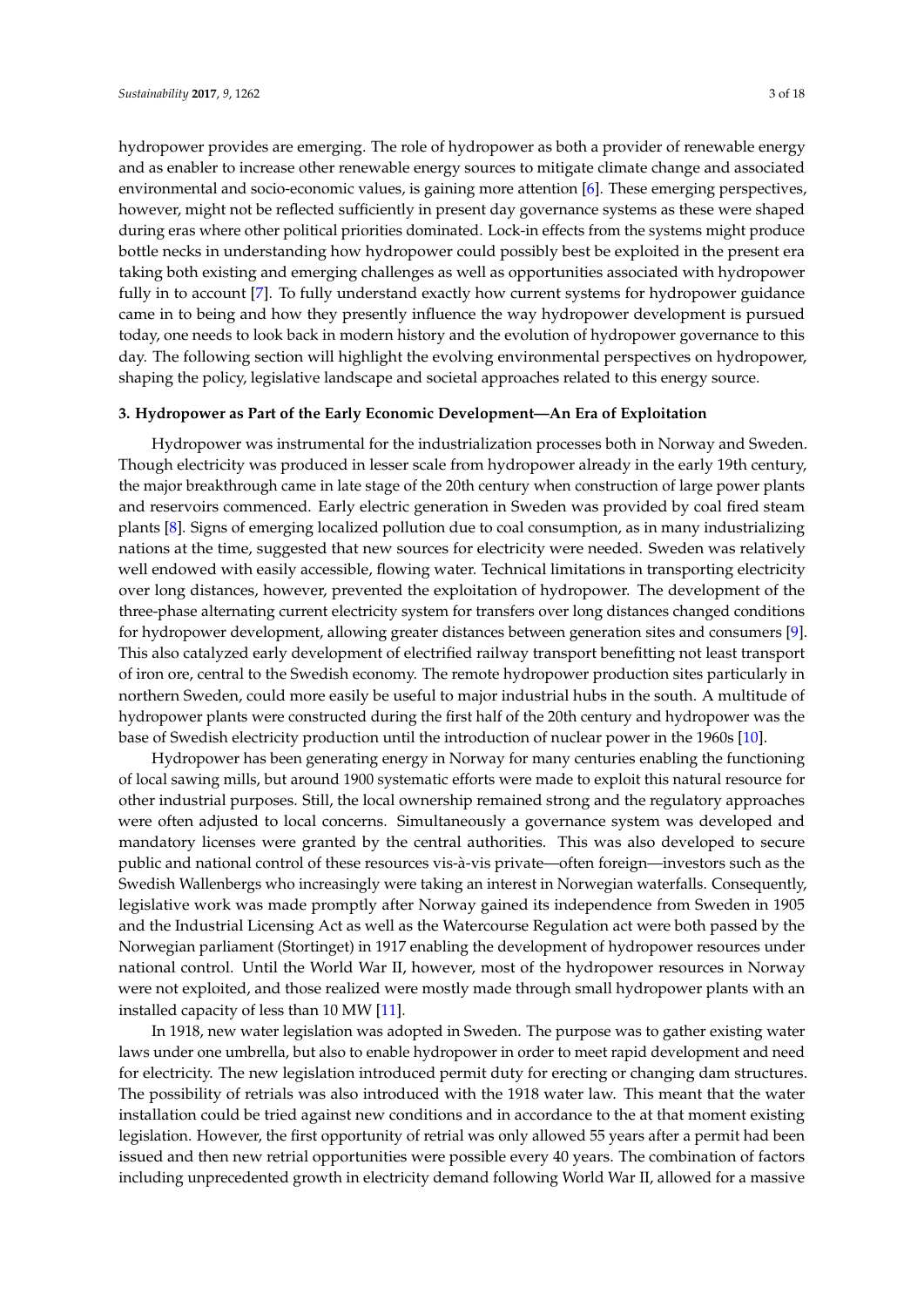investment period in Swedish hydropower with rapid development of Swedish rivers leaving only four major rivers totally free from any kind of hydropower installations [\[12\]](#page-15-11).

Certain efforts were made of suggesting protective zones in pristine areas in Norway, but until World War II the hydropower promotional schemes did not really manifest extensive development of large plants—mostly due to lack of funding. Thus, small plants being realized were not strongly challenged neither by environmental concerns nor social protest. The core concern was to exploit the natural resource and promote industrial activities in line with local conditions and priorities, and it was assessed as a less capitalist/venture approach than the situation in Sweden [\[13\]](#page-15-12). After World War II, however, the industrial efforts and political landscape towards hydropower exploitation significantly changed.

#### **4. The Post-War Decade—An Era of Growing Environmental Concerns**

When nuclear power was emerging as an alternative source of electricity which would eventually lead to considerable popular resistance, the first national environmental movements against hydropower were already mature.

An era of massive growth in hydropower installations in rivers with changes to natural landscapes coupled with the state dominated process and perceived abuse of power against local interests, generated a political backlash. The vast impacts of hydropower on pristine eco systems helped catalyzing an increasing public interest for environmental preservation. Growing popular concern over time was also channeling to contemporary politics and subsequent formulations of laws and regulation.

Resistance to hydropower in Sweden gained momentum through a number of controversial ventures receiving a lot of publicity. A forerunner to later cases was the exploitation of Stora Sjöfallet, when Vattenfall in 1919 sought to construct a large regulation dam in the heart of the national park hosting the fall. Nine national parks had been assigned by the government the same year Sweden established its first environmental protection law in 1909 [\[14\]](#page-15-13). This was also the formation year of the Swedish Environmental Protection Organization [\[15\]](#page-15-14).

The "battle for Vindelälven" in 1970 can symbolically be noted as the event that indefinitely halted large scale hydropower development in Sweden [\[16\]](#page-15-15). This can also possibly be identified as the event where the environmental movement had emerged as a heavy influence in national hydropower politics capable to alter decided developments. Vindelälven was highly prioritized in terms of hydropower exploitation. Permission to exploit the river had been given from the environmental court. In addition, major environmental organizations, involved county boards, affected municipalities and local populations were in favor of hydropower development. However, there were some local protests against the project that gained momentum and spread throughout the country and came to include environmental organizations such as Sportfiskarna, tourism organizations and elements of political parties in the parliament. Despite the fact that Vindelälven was approved for exploitation as part of the "Sarek peace" (the "Sarek Peace" was a 1961 agreement between hydropower interests in Sweden and the Nature Protection Organization to protect a number of environmentally valuable river stretches from exploitation [\[17\]](#page-15-16)) and agreed by the parliament, the government increasingly experienced popular and incidentally political motions turning against the project [\[18\]](#page-15-17). Consequently, the government declared in April 1970 that Vindelälven was not to be exploited. The era of big hydro in Sweden came more or less to an end by that decision. The four remaining major undeveloped rivers (as well as several other water courses) in Sweden received protection against hydropower development, something that was later strengthened in the assertion of these as "national rivers" in 1987 [\[19\]](#page-15-18).

After the World War II, the hydropower policy of Norway become much more focused on realizing and following up ready-made plans from a number of industrial projects that had been designed and initiated by the German occupants. One example is the construction of a primary aluminum smelter in Årdal. At the same time, rebuilding Norway after the war motivated many politicians to think bigger than locally based small hydro powered development schemes and the policy of "power-socialism"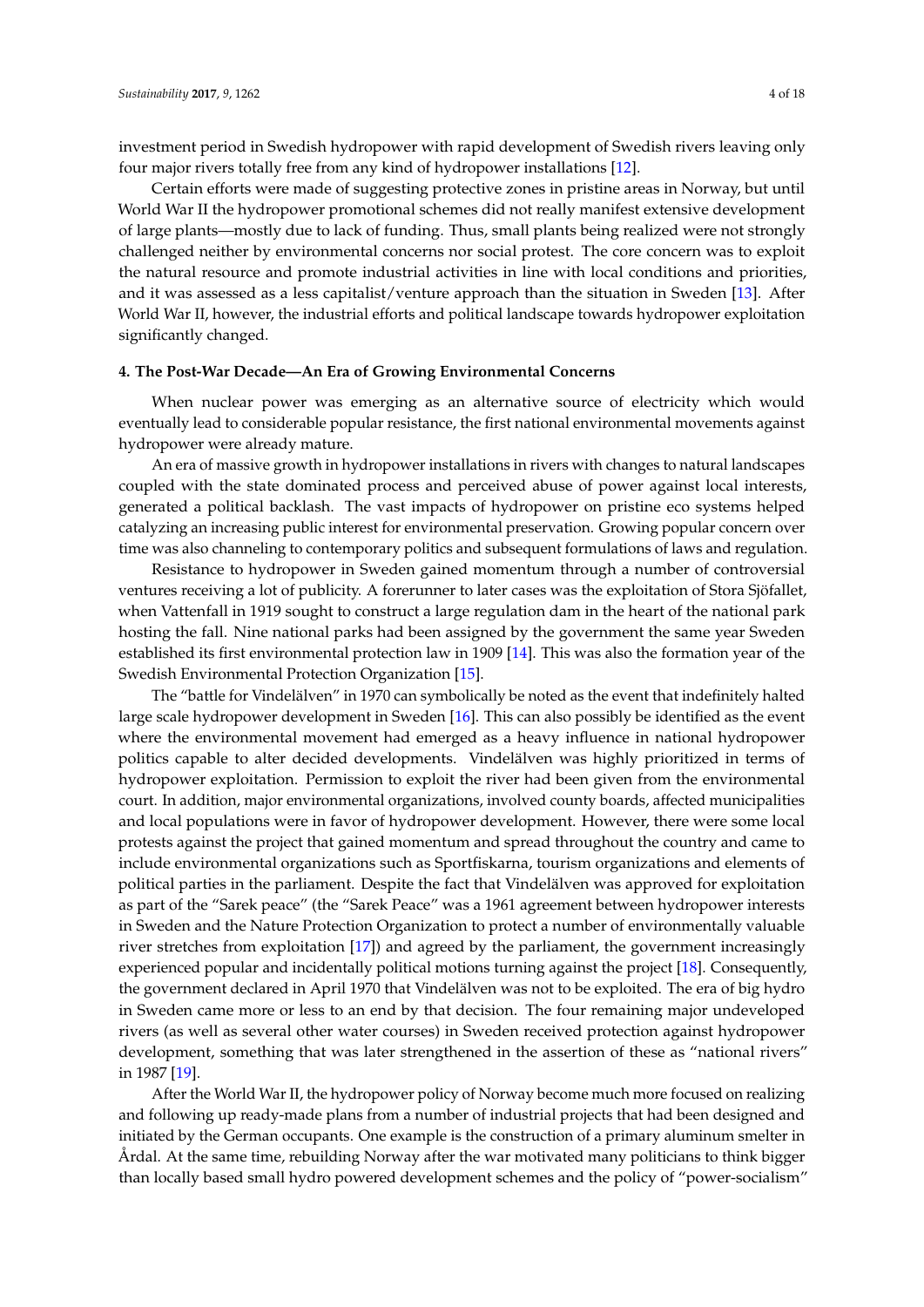became the mantra during the 1950s. Other manufacturing plants were also realized, but they all needed abundant supply of electricity—which triggered hydropower development as the locomotive for economic growth. Most of these projects were funded and owned by the public and particularly the central government [\[20\]](#page-15-19).

From the mid-1960s, arguments for environmental protection became much more manifest on the Norwegian political agenda and arguments were more based on verified scientific reasoning than just aesthetic feelings [\[21](#page-15-20)[,22\]](#page-16-0). A major controversy was the Mardøla project in which the local and national protesters were more united. This was instrumental for the consolidation of the environmental movement against hydropower in Norway [\[23\]](#page-16-1). Revisions were made in the Watercourse regulation act in 1959, allowing environmental revisions of the licensing conditions after 50 years, but the arguments against hydropower production became stronger. Consequently, the first hydropower protection plan was approved by the Parliament in 1972 and the environmental protection of water courses became more institutionalized [\[24\]](#page-16-2). In 1976, a second hydropower protection plan was approved.

In connection to events unfolding in Sweden and Norway and similar environmental movements around the world, new principles for international law were evolving. These legal frameworks incorporated an overarching thinking of the value of nature protection and the responsibility to preserve the environment for coming generations in line with the reasoning of the World Commission on Environment and Development reflected in the Brundtland report (WCED 1987). In Sweden the new environmental act "Miljöbalken" (MB) from 1999 indicates a perceived shift from enabling exploitation to enabling conservation and it incorporates many international environmental principles emerging simultaneously. The terms "sustainable" and "stewardship" with regard to development becomes core values in the new legislation [\[25\]](#page-16-3). Other key features or tools of the new legislation signaling the break from the past, include several concepts and principles. The MB has a clearer gravitation towards assigning accountability on part of exploiting parties and it introduces the polluters pays principle and principles of halting activities considered harmful to the environment [\[26\]](#page-16-4). Another signature feature the "cautionary principle" also reflected in the Brundtland report (WCED 1987), is also a concept introduced in MB [\[27\]](#page-16-5). This principle states that, in situations where scientific evidence is lacking or if general insecurity related to potential incursions to the environment exists, there is reason to suspect impacts.

During the 1980s, a master plan for hydropower development was approved in Norway, but new protection plans were implemented—further and more extensively limiting the opportunities for hydropower development. Gas crackers came also on the political agenda and initially the environmental movement supported this alternative source of electricity production. However, with the growing concerns for greenhouse emissions, this was later withdrawn. In 2000 controversies against a proposed gas cracker even triggered a political crisis and change in government [\[28\]](#page-16-6). Further revisions of the Watercourse Regulation act were made in 1992 enabling environmental revisions of hydropower licenses after 30 rather than 50 years. Despite these regulatory changes, more additions to protecting watercourses were made—the last in 2009, which significantly influenced the watercourses available for further hydropower exploitation. The final supplement to the watercourse protection plan was approved by the parliament (Stortinget) the same year Norway decided to implement the EU Water Framework Directive [\[29\]](#page-16-7).

#### **5. International Regimes Causing Significant National Political Misfits—An Eco-Centric Era Consolidating Environmental Concerns**

The development of International and regional environmental rules, guiding principles and frameworks during the last three decades, has subsequently been picked up in national legislation. Many of these involve water management and have functioned as a considerable influence to how these issues have been dealt with to the present day. This has also directly impacted on hydropower governance.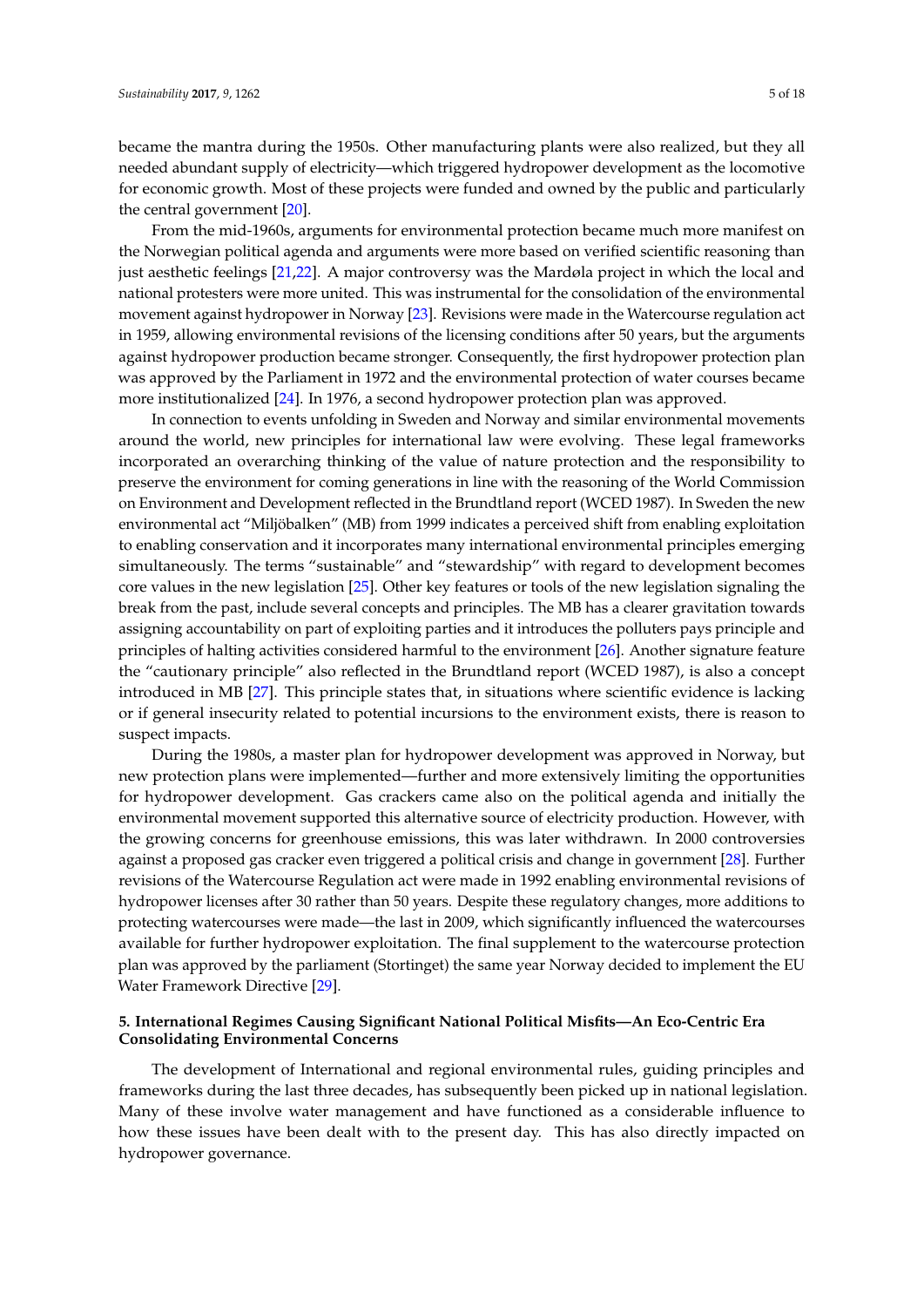As previously illustrated, there seems to be a perceived break between an exploitation oriented outlook on the environment, catalyzed by the growth of the environmental movement, with a subsequent move towards a more protectionist attitude [\[30\]](#page-16-8). This is not least true with regard to the management of water resources [\[31\]](#page-16-9). A prevailing awareness was that of the interlinked nature of water to other societal goods and the importance of water resources in a number of sectors and social dimensions. The theory of integrated approaches to manage the many competing needs for water was emerging. There were a number of global events were the concept of Integrated Water Resource Management (IWRM) was developed and eventually merged into major key frameworks on water resources management on local, national as well as international levels with implications for hydropower governance.

What can be seen as interpretations of the present day IWRM approach, has one of its major roots in the so called Dublin Statement on Water and Sustainable Development. The statement was developed in preparation for UNCED in 1992 which followed up the recommendations of the Brundtland report (WCED 1987) and was then promoted in Chapter 18 of Agenda 21, making it a multilaterally agreed principle [\[32\]](#page-16-10). The Dublin Statement highlights four principles related to the management of water resources: (1) water is a finite and vulnerable resource, essential to sustain life; (2) water development and water management should be based on a participatory approach; (3) women play a central part in the provision, management and safeguarding of water; and (4) water has an economic value and should be recognized as an economic good [\[33\]](#page-16-11). There was no mentioning of geographical boundaries or units of measurement at this stage of IWRM evolution. The concept being shaped at the Dublin meeting in 1992 also highlighted other key features such as "environmental carrying capacity" being the base of assessments. Demand side management was introduced as a method to limit water consumption and the integration of water resources in all aspects of social and economic development, was called for [\[34\]](#page-16-12).

In 2000, the second World Water Forum took place in The Hague. The meeting had an ambition to unite around a common vision of speeding up the implementation of the Dublin principles and finding practical means of doing so [\[35\]](#page-16-13). The vision document developed for the meeting in 2000, connects an integrated approach and the river basin scale referring to the "need to recognize cooperation on integrated water resource management in international river basins" subsequently making the connection between IWRM and the river basin scale among its key messages [\[36\]](#page-16-14). The same year, the Global Water Partnership defined IWRM as follows "IWRM is a process which promotes the coordinated development and management of water, land and related resources in order to maximize economic and social welfare in an equitable manner without compromising the sustainability of vital ecosystems" [\[37\]](#page-16-15).

The main principle of IWRM is that of full integration of issues related to water resource management, which consequently poses several questions to how this can be achieved practically [\[38\]](#page-16-16). The inclination towards using the river basin as the unit of measure makes sense from the perspective of integration promoted through the IWRM concept. In other words, when integrating all the issues encompassing IWRM spanning ecology, hydrology, socio economic, cultural and gender issues, the river basin in many regards becomes the common manageable unit of analyses, a common policy denominator [\[39\]](#page-16-17). Consequently, Integrated River Basin Management (IRBM) developed as a subset to and extension of IWRM implementation, are more or less synonymous. The river basin is the typical and logical unit for facilitating integration as defined by the IWRM principles [\[40\]](#page-16-18). While many issues might benefit from being explored from a local basin perspective, there are other activities such as hydropower, where this local approach may be insufficient and lead to misleading and even invalid policy approaches and accompanying governance schemes.

In parallel to the acceptance of the IWRM concept as the main global methodology to manage water resources, a major water management framework was being developed and consequently enacted across the EU [\[41\]](#page-16-19). The WFD is considered by many as the great European IWRM implementation effort [\[42\]](#page-16-20). In 2000, EU states agreed on the need for new and single water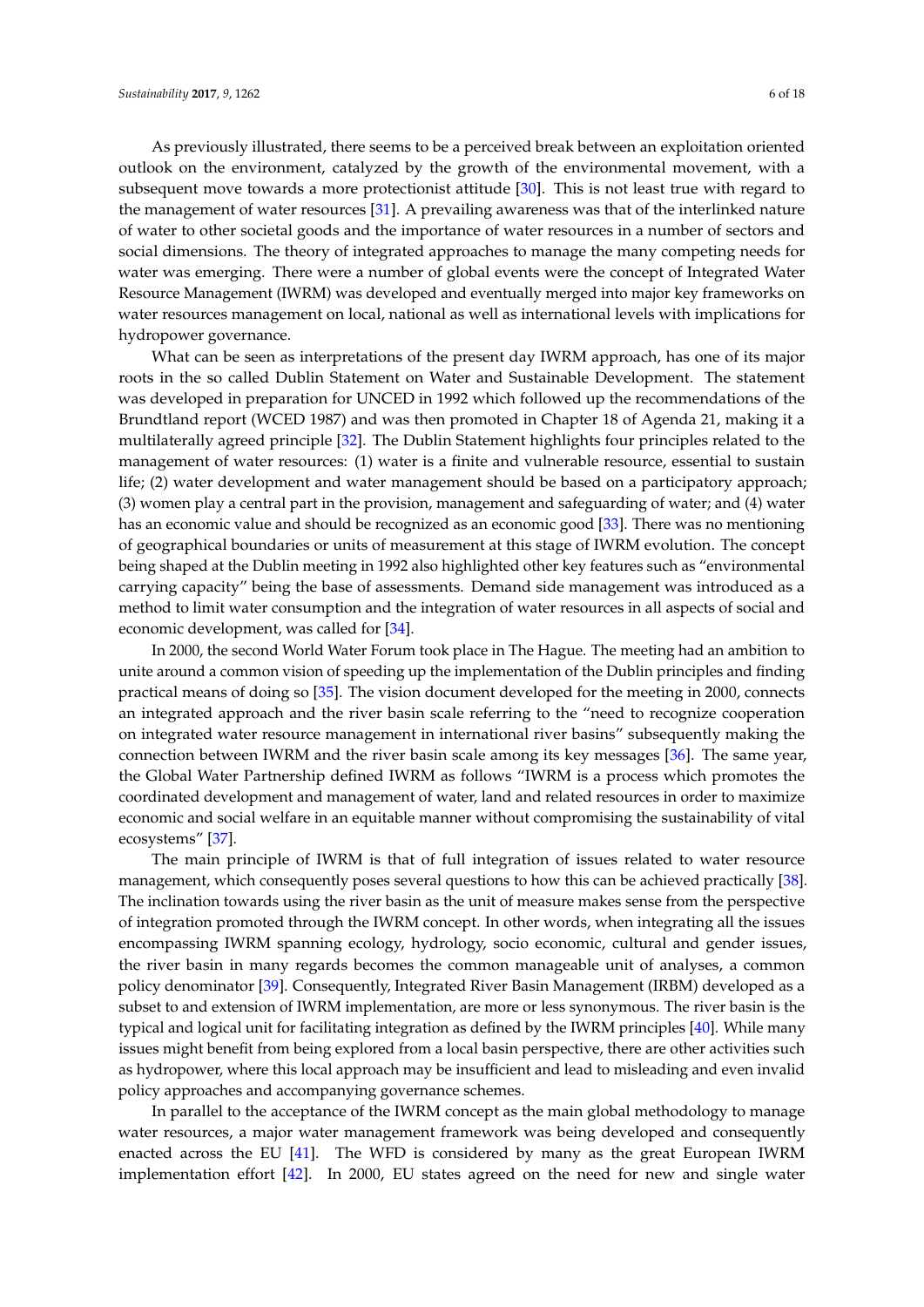legislation applicable to the entire Union. The European Commission presented a proposal based on seven principles of which water management based on the river basin unit was a crosscutting theme. ((1) There is a long-term vision for the river basin, which is supported by the major stakeholders; (2) integration of policies, decisions and costs occurs across major sectoral interests such as industry, agriculture, urban development, poverty alleviation, navigation, fisheries management and conservation; (3) strategic decision-making occurs at the river-basin scale and is used, in turn, to guide actions at sub-basin or local levels; (4) great care is taken with the selection and timing of IRBM initiatives and actions; there is a need for readiness to seize unforeseen opportunities as they arise, providing that this will contribute clearly to realizing the strategic vision; (5) priority is given to maximizing active stakeholder participation in decision-making processes that operate transparently and are based on provision of adequate and timely information; (6) yhere is sufficient investment by governments, the private sector, and civil society organizations in building capacity to enable effective river-basin planning, including the establishment and operation of participatory processes; and (7) there is a solid foundation of knowledge about the river basin and the natural and socio-economic forces that influence it.) Principles highlight cross sectoral integration of polices and planning, but stress that the river basin is the proper level for strategic decision making and execution of political decisions. Issues of climate change and strategic usage of regional water resources was not part of the seven principles [\[43\]](#page-16-21).

The WFD is an interregional water management framework implemented in all EU states plus Norway. The WFD is aimed at achieving good water status measured mainly expressed through different biological, chemical and hydro morphological characteristics [\[44\]](#page-16-22). The framework also encapsulates other values generated from achieving these targets, spanning social and economic spheres. Elements that are recognized from IWRM include a perceived rule of specific ecological quality standards being the principle factor from where other values should be assessed. Within this paradigm, other familiar elements such as the river basin or catchment areas further delineated into water bodies, constitute the unit of measure for different quality factors [\[45\]](#page-16-23). This includes biological, chemical and hydromorphological parameters deciding how the WFD concept of "good water status" should be determined [\[46\]](#page-17-0). The integration component key in IWRM, is also present in the WFD. The WFD, identical to prescriptions in IWRM, seeks to factor in other goods that utilizes or are affected by water resources into its frame of analyses. A third familiar concept from IWRM into the WFD, is the setup of river basin organizations (RBOs) to guide the IWRM development process in relation to specific delineated areas of mandate which are often corresponding to river basins in some way [\[47\]](#page-17-1). Consequently, river basin styled analyses is centered on values related to the natural flow of water and the status of biological, chemical and hydromorphological quality aspects as dominant measures determining current status of water resources and consequently how water resources can be utilized. Hydropower dams typically constitutes hinders to natural river flows causing fragmentation and changing hydromorphological conditions which is a key concern relating to hydropower in Scandinavia and also the rest of the world where hydropower and water storage is prevalent [\[48\]](#page-17-2). Other typical measurement parameters characterizing the status of water resources in Eco-centric evaluation methods are the presence of specific flora and fauna or in other words types of biological quality indicators. These can be determined for example by the presence of specific fish species and types of algae [\[49\]](#page-17-3). Chemical and hydromorphological quality factors are also often part of similar approaches to assess presence and amount of relevant chemical substances or artificial hinders in natural water courses. Assessments designed around the river basin approach and such parameters risks the marginalization of other key values supported by a specific activity in a watershed. This might not easily be measured within similar frameworks, boundaries and units of analyses.

Analyses based on an IWRM orientation consequently pose a series of outstanding difficulties with direct relevance for hydropower governance when moving from plan to practice. This is related to three different reasons concerning the approach, the scale and decision-making body: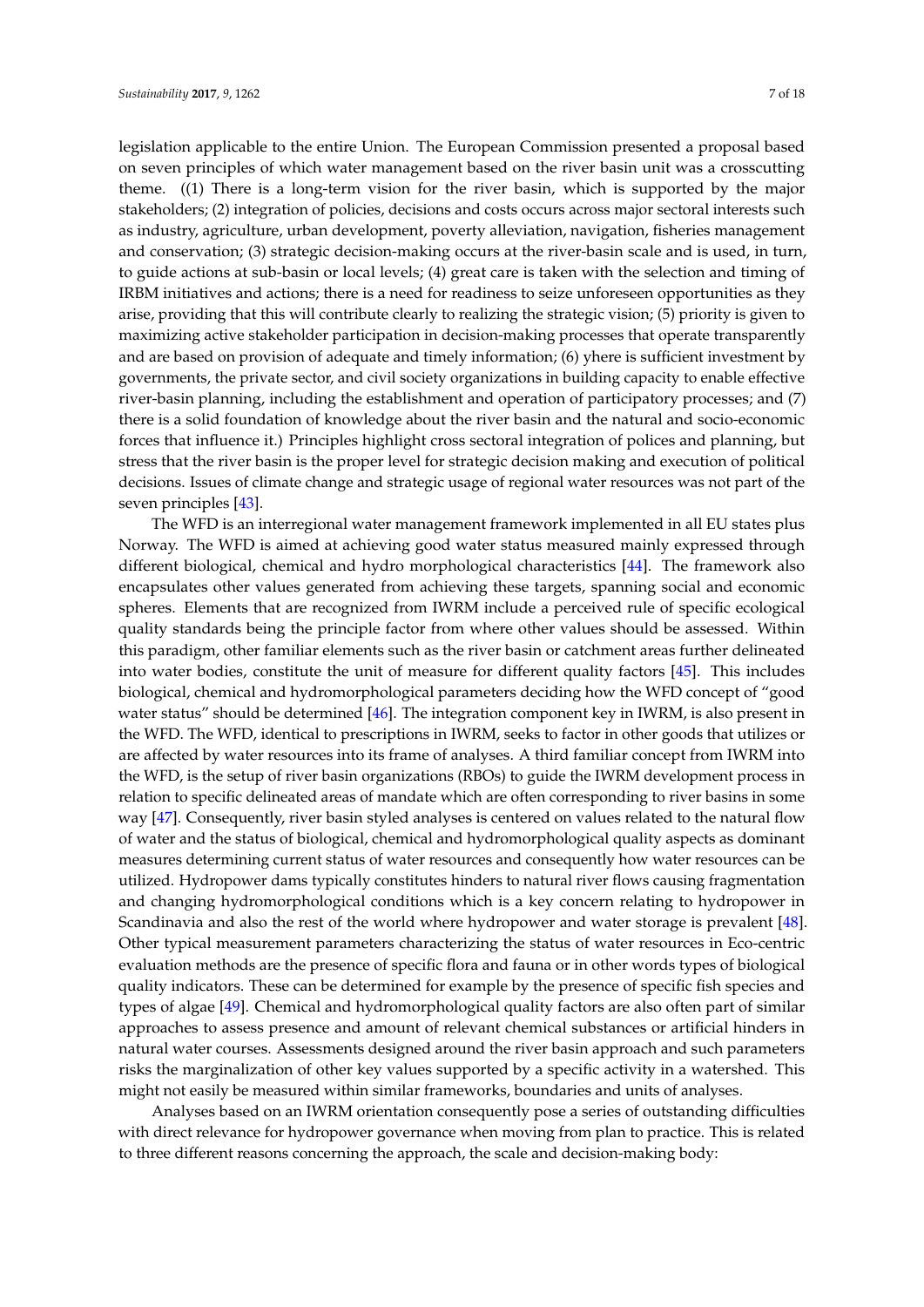- IWRM is in its core a process oriented approach with a set of pre-decided measures and principles that needs to be executed to address water related issues regardless of context. This can be contrasted to outcome oriented approaches where the desired results in addressing a specific problem may govern the way actions are taken.
- The river basin as a unit, further delineated into water bodies in the WFD, making it more difficult to assess other goods and services from water utilization beyond this unit which cannot easily be quantified. This is in contrast to associated impacts that can normally be measured within the local basin unit. The overriding weight of local parameters chosen based on the "eco-centric" characteristics active at river basin scale, may dominate other socio-economic goods generated from water resources.
- The requirement of establishing RBOs often imposes a supernatural function of influence with vague mandate. Recommendations coming from RBOs to support the implementation of IWRM/WFD requirements are often received at another level of governance, typically municipalities. They in turn traditionally operate with other systems of planning and norms of implantation, risking confusion at the implementing stage.

It is evident that the two previous eras have defined the view on hydropower through the specific lens of priorities and knowledge prevailing during these time periods. It is also evident that these eras have related to each other in the sense that mistakes made during the first era of exploitation have sought to be rectified by the ensuing one with growing environmental concerns and protective measures. However, this is further followed-up in the evolution of eco-centric approaches of the second era with regulatory efforts that actually are causing what is in this study mentioned as political misfits.

Currently, the perception of services provided by hydropower is changing. Perspectives and conditions can change fast, but unlocking and changing systems for planning and management can take longer time obstructing sustainable development as defined by new conditions emerging. This might be illustrated by the slow implementation of the WFD during which perspectives on climate change and the value of renewable energy has evolved substantially. This is not least over the course of several United Nations Climate Change Conferences that have been conducted during that time period [\[50\]](#page-17-4). As there are indications that views on hydropower is again moving towards a new era, along comes the opportunity to adjust how these assets are managed. Environmental concerns are still present, but governance schemes ought to be defined by the knowledge and conditions prevailing by the present day challenges and future needs.

#### **6. Evidence of an Emerging New Era for Hydropower Governance**

As analytic systems and legal frameworks evolving from the "eco-centric era" is currently being formalized and striving towards implantation in different settings with new conditions like the WFD, there are already signs that elements influencing relevant regulatory schemes in previous eras might be on the verge of being obsolete. New priorities might again be emerging on the global level putting a renewed focus on hydropower and its value, this time as a renewable energy source. A perceived shift in priorities and a possible move towards a new era of hydropower governance brings opportunities. As previous governance eras might have been characterized by being a reaction to the other possibly cementing zero-sum thinking between the two, a new era might negotiate and encompass priorities from both previous periods. If this is the case, we are moving towards something that can be described as win-win scenarios scoring high in both environmental and socio-economic values rather than one overtaking the other. On the back of knowledge generated from two previous eras, there might now be a window of opportunity to build upon existing systems of hydropower governance and move into a new system for decision making able to fulfill environmental as well as socio-economic needs while at the same time also taking emerging issues into account. Figure [1](#page-8-0) below seeks to illustrate the relationship between the three eras of hydropower governance explored in this article.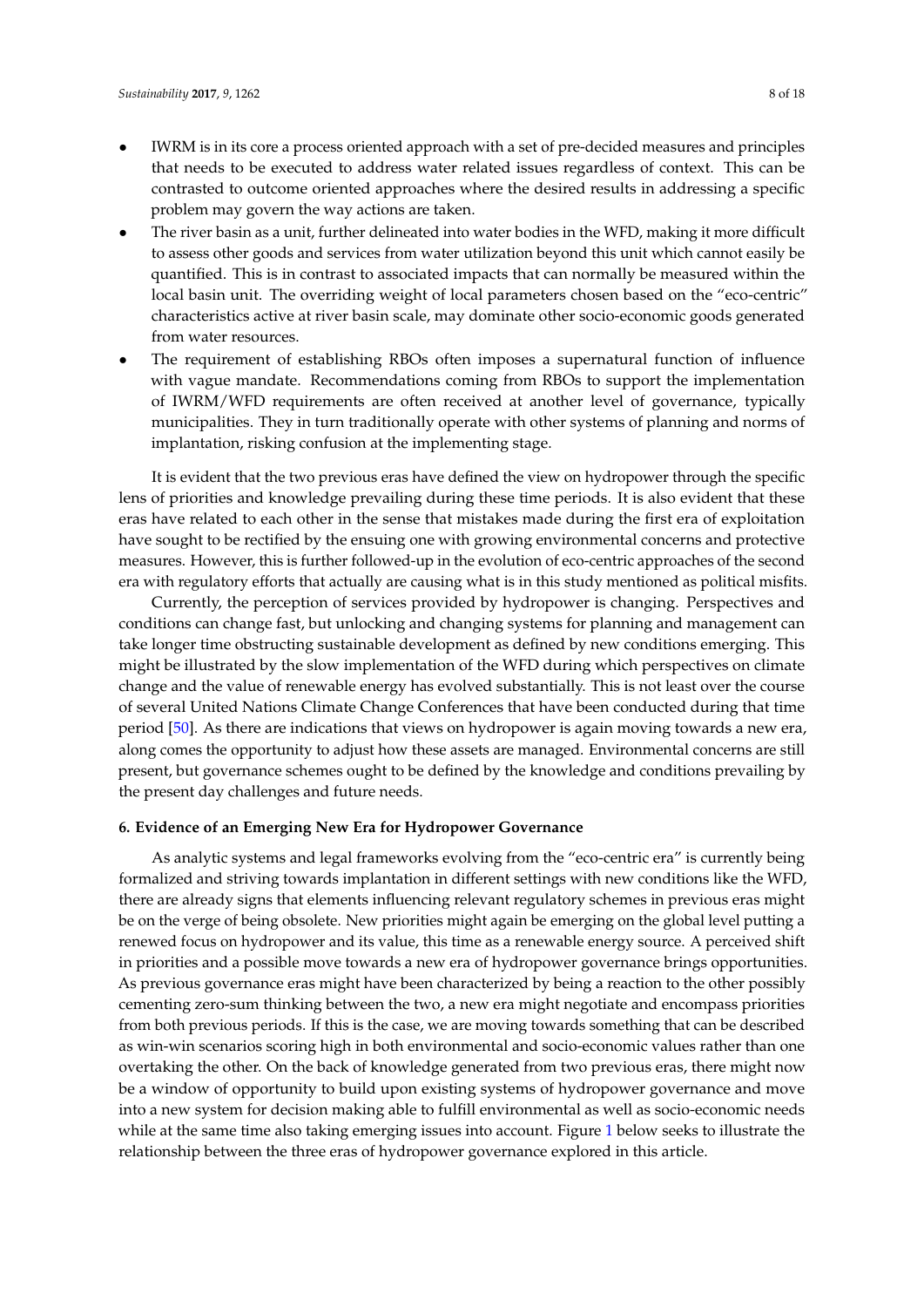<span id="page-8-0"></span>

**Figure 1.** Defining "win-win" scenarios in a new hydropower governance era. **Figure 1.** Defining "win-win" scenarios in a new hydropower governance era.

The world has undergone significant and rapid changes since the time of the early development The world has undergone significant and rapid changes since the time of the early development and establishment of IWRM and IRBM concepts as well as the creation of the WFD. Concepts only and establishment of IWRM and IRBM concepts as well as the creation of the WFD. Concepts only remotely coming into the general consciousness during that time have since grown in importance and associated risks have also become more visible. Globalization and the notion of global connectedness, particularly in the shape of climate change as well as technical and scientific advances coupled with the growing need for renewable energy, is changing perspectives of aspects relating to tradeoffs between environment and socio-economic needs. It is not these two values pitted against each other per se, it is rather a theory of causality increasingly understood that local environmental and ecological goods cannot be sustained if the overarching problem of addressing global climate change and associated environmental impacts are not effectively addressed. This means that renewable energy is central in any actions to prevent what is a present trajectory of moving the world well above the limit of a 2  $^{\circ}$ C temperature increase from pre-industrial levels indicated as a threshold by the Intergovernmental Panel on Climate Change (IPCC) in 2014 [\[51\]](#page-17-5). It also means that any region with renewable energy potential that has the ability to reduce their carbon emissions needs to make decisive changes. Pledges from individual countries have already been made through COP 21 and the Nationally Determined Contributions to mitigating climate change. Several EU Directives and stated priorities also signal a clear focus of a shift towards renewable energy [\[52\]](#page-17-6). The Nordic region is no exception, where both Sweden and Norway have declared commitments towards carbon neutrality by 2050. Hydropower is at the very heart of this debate due to the many unique features it holds with regard to assist a transition towards a fossil free world.

Hydropower is a renewable energy source in itself, currently being the largest contributor of renewable electricity globally by far [\[53\]](#page-17-7). However, there are also other features. Along with its low emissions profile, one of hydropower's greatest appeals is its flexibility. Demand for electricity changes over the course of each day and night, over the course of the week and month, seasonally and annually. The fluctuations follow usage patterns in businesses and in households, as well as temperature changes that result in increased demand for power for heating or cooling. Peak demand can be considerably higher than the hourly average. This means that electricity suppliers, when sourcing from intermittent renewables such as wind and solar, need to deal with multiple challenges at once: providing a steady minimum supply (what is known as "baseload"), meeting peak demand, and making up the differences between demand and renewable generation at any given time [\[54\]](#page-17-8).

Electricity suppliers and other market actors rely on demand forecasts to guide key decisions about generation levels, electricity purchase and investment needs over time. Some power sources are about generation levels and investment purchase and investment needs over the constraints of the power sources are considered better suited for delivering baseload power, because production cannot be quickly considered better suited for delivering baseload power, because production cannot be quickly turned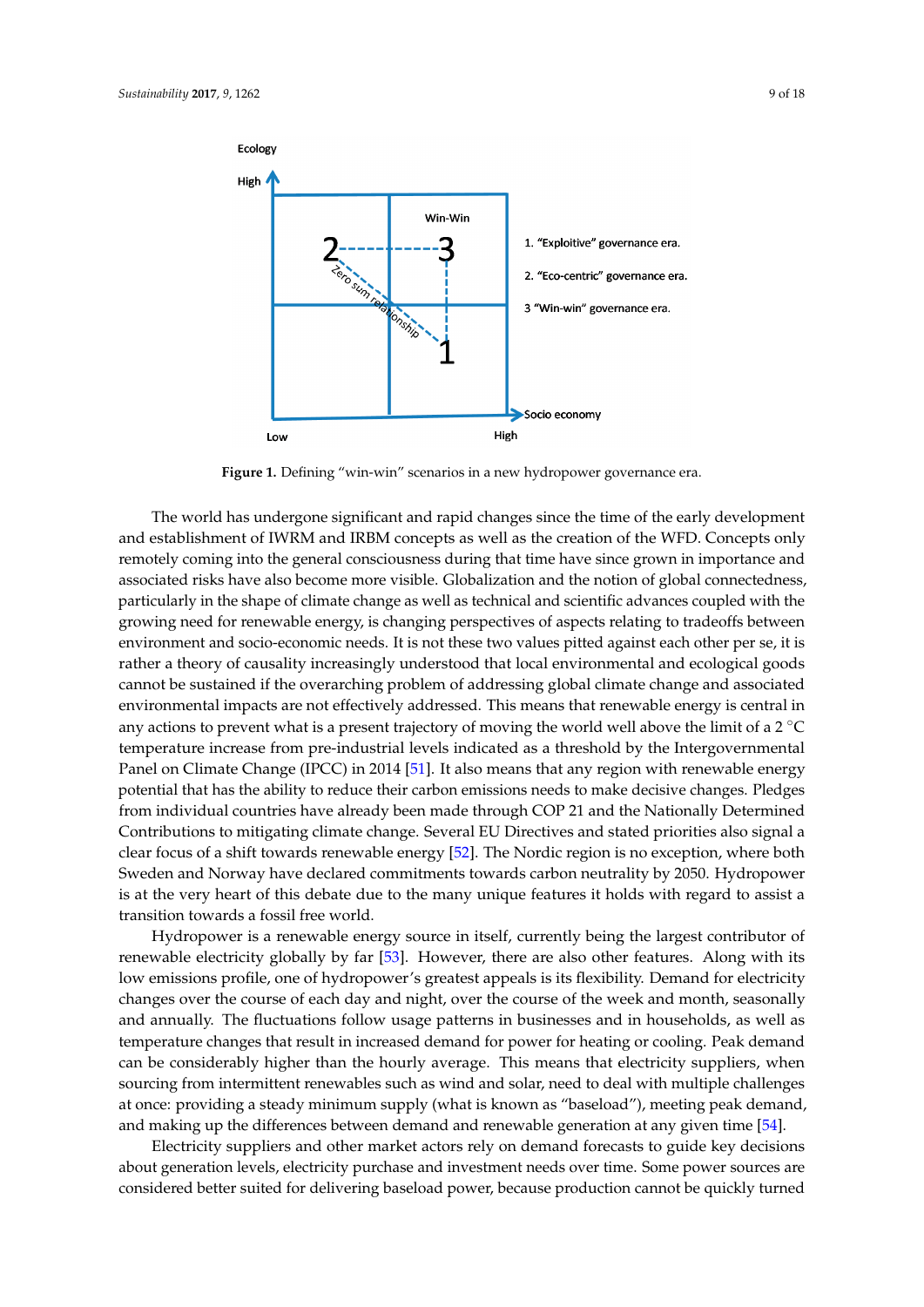on or off (or ramped up or down) to match fluctuations in demand or types of supply disruptions. For example, nuclear, coal and biomass power plants can take hours to start up [\[55\]](#page-17-9). To meet peak demand, producers look for "dispatchable" sources that can be turned on or up more quickly. Natural gas turbines plants can be dispatched within minutes; hydroelectric facilities with reservoirs are even faster [\[56\]](#page-17-10). Natural gas and hydropower are thus commonly used as sources of dispatchable power supply to strengthen the security of electricity supply when climate mitigating measures are realized.

Consequently, it can easily be deducted that, among the currently available technology options at scale, hydropower is crucial in any transition towards low carbon energy solutions. Realizations tied to identifying the emergence of a new policy era with relation to hydropower, can possibly be formulated in the following statements:

- Addressing local environmental issues means jointly addressing global challenges particularly the overriding issue of climate change.
- Addressing climate change means system change with societies fueled and operated by renewable energy systems.
- Hydropower is not only the largest source of renewables, near fossil free electricity; it is also currently a pre requisite in order to facilitate the incorporation and expansion of other sources of renewable energy sources that are intermittent in character.

When returning to the issue of analytical systems determining both the environmental and socio-economic good of hydropower, it becomes clear that this is a multi-dimensional issue. It might also be concluded that any approach evaluating the merits and impacts of hydropower, needs a broader scale of measurement than local quality factors determined at basin scale like those required in the WFD. These factors should be part of any assessment related to hydropower, but then coupled with a set of not yet identified or determined factors able to quantify other goods measured beyond the local and possibly even beyond the national level. As electricity more and more is a commodity produced and traded between nations in shared systems, the value of hydropower is defined by atypical borders where the balancing capabilities of hydropower can also be capitalized upon by users far separated from the physical area of actual production. The Nordic power pool is an example of this, but increasingly there are opportunities through new interconnectors to central Europe and the UK.

Changing perspectives on the benefits from hydropower production might also mean that the perception of acceptable trade-offs from hydropower generation is changing. The new era suggests that there are several connected dimensions in play, spanning global to local and affecting development outcomes. Possibly the realization of how the global issues impacts on local are the most profound. Nations can no longer act as singular entities in terms of priorities regarding energy production, and consumption with ensuing  $CO<sub>2</sub>$  emissions, at least not if seeking a sustainable future. Climate change is an overriding threat affecting all, whether a country is contributing more or less to the common problem. This means that addressing global, common environmental threats equates addressing also very local environmental issues. There can be no separation. Producing renewable energy is a cornerstone in order to negotiate the threat of a changing climate and the environmental impacts associated with it. At the same time, while seeking better inclusion and understanding about benefits from hydropower in an emerging governance era, new evidence is also emerging on related impacts. These impacts possibly also stretch beyond the local level and need to be part of assessment systems capable of providing win-win solutions. The notion that hydropower reservoirs produce carbon emissions has been explored for some time. Still, however, it is rather inconclusive. That large reservoirs emit both carbon dioxide and methane, particularly in early stages of their life cycles, is a rather established science. This is in line with the understanding that emission levels related to hydropower plants are context and site specific [\[57\]](#page-17-11). This is just one of many examples of established and emerging fields of science that needs to be included in any type of sustainable governance approach related to hydropower. This is not least true as these types of impacts are likely to have effect beyond the local scale and directly related to mitigating climate change. This is the very issue where hydropower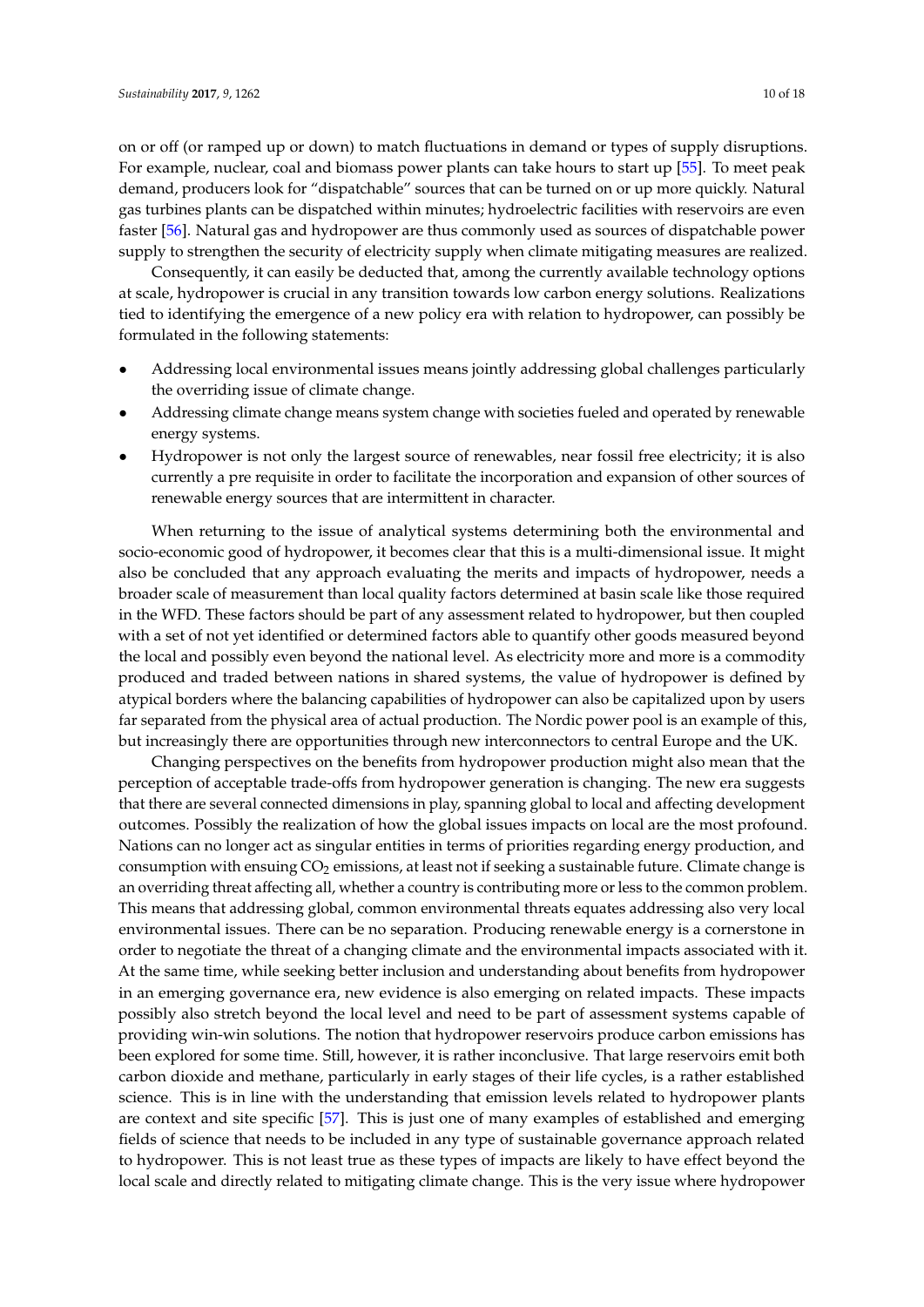holds among its greatest added values. Another similar issue, which is perhaps best characterized as an emerging scientific field related to hydropower, is that of hydropower as a cause of variations in local climate patterns [\[58\]](#page-17-12). These evolving scientific landscapes need to be reflected in decision making on hydropower. It also eludes to the important aspect of needed governance characteristics in a win-win era and that these approaches need to be flexible and adaptable so that emerging as well as established science can sufficiently be part of the overall system analyses. This is not least important since knowledge generation often moves at a quicker phase than formulation of new regulations and laws.

Hydropower is presently a key to renewable energy production from several perspectives. Thus, it is important to keep hydropower generation high in regions where no feasible options exist, but at the same time minimizing environmental impacts at the local level in the same regions through new operational designs that might be a consequence from hydropower generation. Those two pillars constitute frames for what a win-win scenario in the new policy era should look like; a new environmental design of hydropower governance addressing the double environmental challenge of reconciling local and global concerns.

The historic hydropower eras previously described with a still prevailing institutional eco-centric approach, might serve as illustrations of periods where imbalance characterized priorities related to the two pillars: from paving hydropower's way regardless of consequences to near halting further development of the energy source due to environmental concerns. It should be noted that hydropower governance of those eras where the result of: (1) the priorities of the time; and (2) the scientific understanding of the time. A similar reasoning can be related to the new policy era erupting, building on the priorities, knowledge and experiences of the present day. Main differences compared to the previous eras are current knowledge of the linkages between renewable energy provision, mitigating climate change and the preservation of functioning eco-systems for the purpose of sustainable development. We need all parts to secure prosperous conditions also for future generations. A balance between the objectives, or pillars, must be met at every level of environmental and energy related considerations. We argue that the governance approach being developed during the eco-centric era ought to be extended to encompass economic, social and environmental needs of the present as well as in line with a reasoning of sustainable development. In the next section we provide crucial references that must be in place to realize more appropriate governance approaches.

### **7. Outlining a Governance Approach in the New Policy Era Allowing for Win-Win Opportunities**

Issues explored in above sections point to a need to find a suitable method of assessing the current role and value of hydropower. This needs to encompass both local and regional aspects through quantitative and qualitative approaches. Politics are changing, but still we need improved knowledge of how to reconcile economic, social and environmental concerns related to hydropower.

However, in order to achieve solutions that could be perceived as delivering positive outcomes for a broader set of interests and concerns, certain issues in relation to any intervention approach or governance framework must be considered. Following that, there are different tools at disposal in order to achieve political targets. Therefore, there are some characteristics that should be inherent to any management and decision-making system in what we refer to as "the new policy era" of hydropower governance as explored below.

## **8. Science Based and an Inter Disciplinary Orientation**

As can be evident from the different hydropower eras described, perceived and documented impacts from hydropower development have the potential of stirring up emotions and subjective arguments far beyond those actually being at stake. The possible effects of this were most visible during the era encompassing the rise of the environmental movement during the 1960s and 1970s. The focus was less on identifying appropriate operational means, but rather to avoid further exploitation of hydropower through comprehensive environmental protection schemes.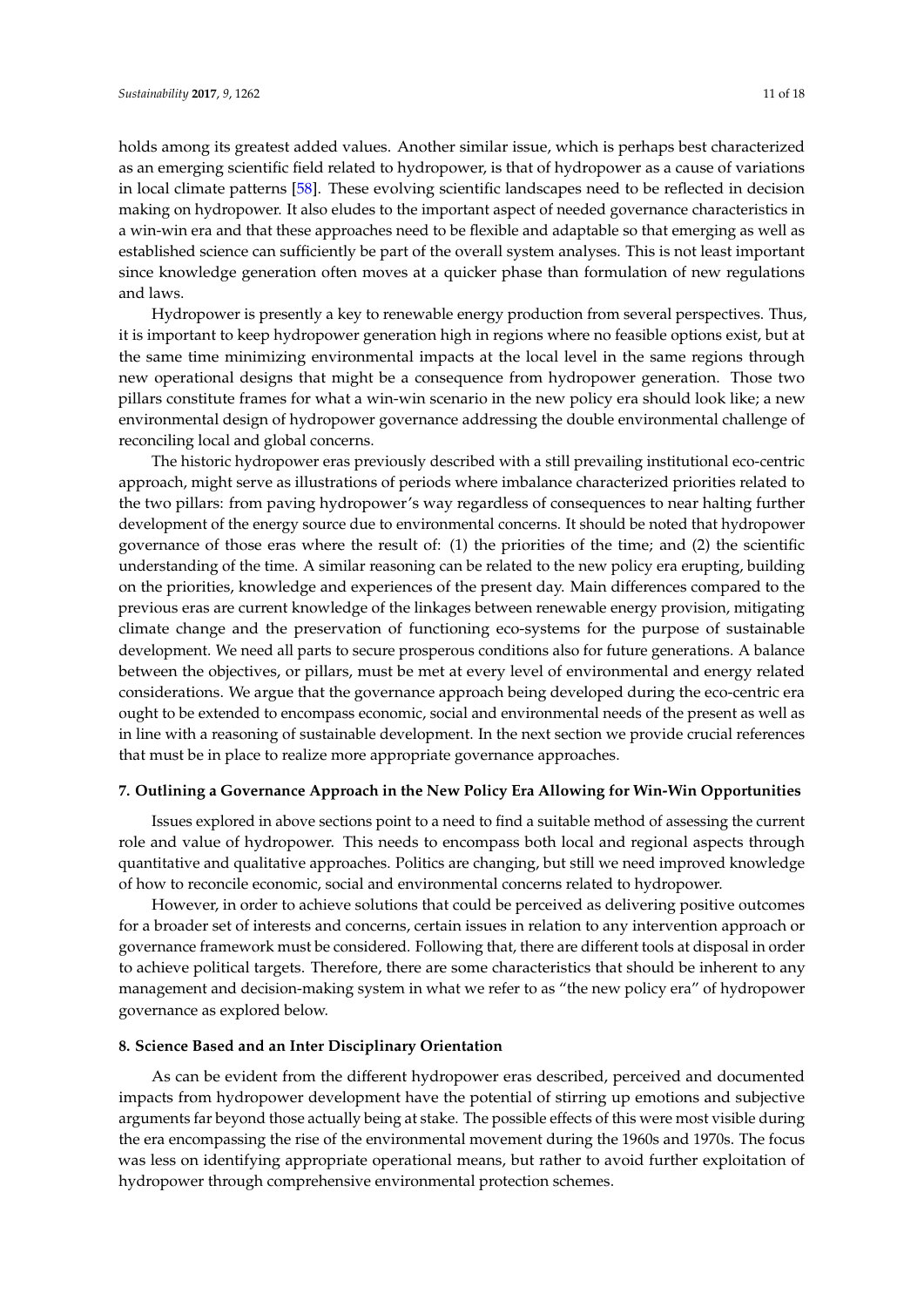The concept of fully preserved ecosystems and a pristine environment picked up momentum and spread well beyond the areas of potential and perceived impacts. This blocked development. It even happened in projects that already had been approved by relevant stakeholders, as possibly best exemplified in the case of Vindelälven in Sweden. Still, today, emotionally fuelled perspectives have a central part in the perception of hydropower development. In Sweden, many of the most active lobbyists and opponents to hydropower can be found in member based special interest organizations such as recreational fishing and river conservationists [\[59\]](#page-17-13). It can be assumed that lobbying groups representing special interests are part of a reasoning where more localized perspectives are promoted, thus enabling the current status quo [\[60\]](#page-17-14). If the focus is preserving possibilities for recreational fishing, it can be assumed that arguments of a broader regional orientation including concerns about climate change and renewable energy fall in less fertile grounds. Consequently, there is risk for cementation of perspectives dominating the "eco-centric" era, those that created new laws and directives such as the WFD even. Inertia to change may consequently be paramount, despite the clear evidence that broader perspectives need to dominate the current debate on hydropower.

While emotional engagement is good as an enabler to achieve interaction and dialogue between concerned stakeholders, it is pivotal that this engagement is based on scientific evidence relating to decisions on hydropower, and any systems designed to deal with its consequences.

Any process likely to either promote or hinder project development should be supported by scientific evidence as base for arguments in order to understand what harm will come to the environment from hydropower development as well as the assessed effectiveness of any mitigation measures presented. Scientific information utilized should also span all relevant fields of knowledge relevant to the specific situation in order to provide the best possible foundation for decision making. In addition, the benefit from a macro perspective of the addition of more renewable energy should be accounted for in a scientific manner.

Using a scientific, transparent and comprehensive departure platform ensures that all parties understand and relates to a common and verified fact base or reality when assessing pros and cons. This will also produce best possibilities to find balanced trade-offs. In a practical sense this would mean that whenever necessary, dialogue processes are initiated and continued between stakeholder groups, a commonly agreed information platform that makes up the basis of any discussions. Besides, early stages of dialogue are constituted by processes deciding on scientific data, methods and key figures and values relevant for the purpose of discussions. These procedures are normally agreed and recognized by all involved parties though interpretations of these might differ. This would minimize risks of discussions reaching dead ends because groups refer to different evidence bases when seeking to reach consensus. Dialogue processes must be sustained and conducted in an iterative manner so that new science can be scrutinized and possibly infused into decision making and project development on a continuous basis.

Subjective values and emotional reasoning should not be ignored as they have potential to trigger better participation and engagement, but this should possibly best complement a scientifically centered process encompassing both quantitative and qualitative methods.

#### **9. Outcome Rather Than Process Orientation**

In order to shape any approach with the aim of producing balanced decisions leading to win-win solutions, the desired outcomes of any taken action must be clear. This would constitute a perceived break with the approach of dominating governance frameworks of the former eco-centric era that can be said to be more process oriented in nature. This means that the sustainability of a process will not be determined by a set of pre-defined conditions such as the need for certain organizational set-ups (such as with IWRM), or pre-defined scales or units (IWRM/IRBM and WFD). The desired objective should instead serve as guide in determining what arrangements and norms/references that should be set up and more importantly what political arrangements are already in place that can be built on. It is evident in the set-up of the WFD echoing IWRM with pre-defined requirements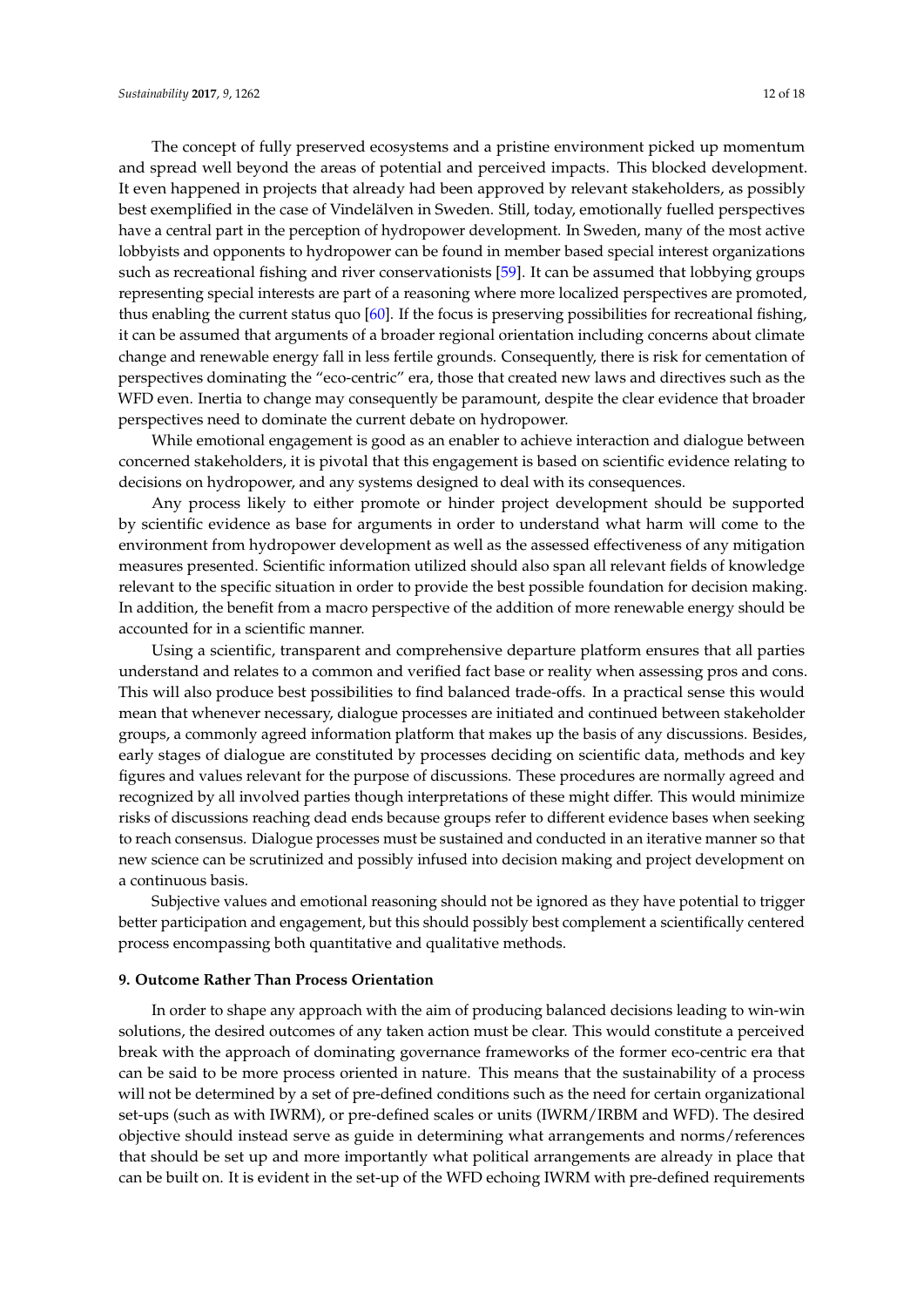(such as water authorities and river basin organizations to the analytical units of river basins and water bodies) that the correlating process should be able to deliver on outcomes in any given circumstance and in any contexts. These approaches are not only time and resource consuming, but show clear evidence of generating bottleneck effects when moving from plans to implantation, which is evident from experiences with the WFD [\[61\]](#page-17-15).

Difficulties with pre-defined analytical units such as water bodies and river basins related to the WFD, also risk limiting possibilities to find and understand reasonable tradeoffs in specific circumstances. A possible example of this can be found in the current process of implementing the WFD vis-à-vis hydropower. This is the case both in Sweden and Norway. When seeking to address the issue of what can be considerable loss to hydropower generation at national scale, the methodology outlined by the Swedish agencies has the departure point in river basin/water body analytics as imposed by the WFD. It is specified by the framework that measuring and assessing tradeoffs between different goods is confined to boundaries set within an eco-centric system [\[62\]](#page-17-16). The assessment concluded that 1.5 TWh annual loss of hydropower generation is to be considered a threshold for refitting hydropower plants in accordance with modern environmental requirements [\[63\]](#page-17-17). However, to date there has been no detailed methodology presented publically that shows how the threshold was decided. This might be especially true in relation to the issue of how that exact value is assessed specifically in relation to the resiliency of Swedish hydropower generation as part of the broader electric system. It is also unclear how the assessment has factored in future conditions and need for renewable energy as a defined societal good beyond the basin scale and also possibly part of a macro-regional development agenda. These issues might indicate that the static environment offered by process oriented methodologies, are not sufficient to determine tradeoffs between environmental and socio economic good in a new and changing era of hydropower governance [\[64\]](#page-17-18).

It can reasonably be argued that the era of exploitation is an example of an outcome oriented approach in its singular focus on electricity generation for development and economic growth which ultimately compromised any possibility for win-win solutions. The argument against a repetition of such unsustainable outcome oriented approaches is the amount of scientific documentation generated from that period to the present providing strong scientific evidence against such intervention types. It has (not least as part of attempting to implement eco-centric approaches) been fully proven scientifically the type of harm that will come to ecosystems and many socio-economic values if sufficient mitigation measures are not deployed. There is plenty scientific evidence to support the reasonable usage of such measures. Findings and recommendations presented in the 2000 report Dams and Development: A New Framework for Decision-making, created by the World Commission on Dams is one major example, of many, related to this [\[1\]](#page-15-0). Consequently a repetition of similar development patterns would then go against the first condition presented above (i.e., scientifically based) of characteristics constituting a sustainable approach.

#### **10. Open for Adaptation and Adjustments**

As suggested in the section above, a sustainable management approach related to water resources management and hydropower governance should not be locked in to a pre-defined process, but rather be shaped depending on the expected outcomes that are explicitly formulated. It can therefore be assumed that several different fields of science and technology might be combined in the same management approach. Some of these components can span and gravitate more towards financial arrangements, ecological design/landscape engineering, construction techniques and built environment or stakeholder participation measures, just to mention a few. Three general but important approaches, however, should be highlighted in this regard; open-mindedness, subject to revisions and solutions oriented approach. These three approaches might be crucial enablers for efficient, but more sustainable hydropower governance. An open-minded approach: Once a desired outcome or outcomes have been identified and formulated, an approach should be able to identify and assume the relevant scale of intervention, the relevant stakeholders to be engaged and the needed components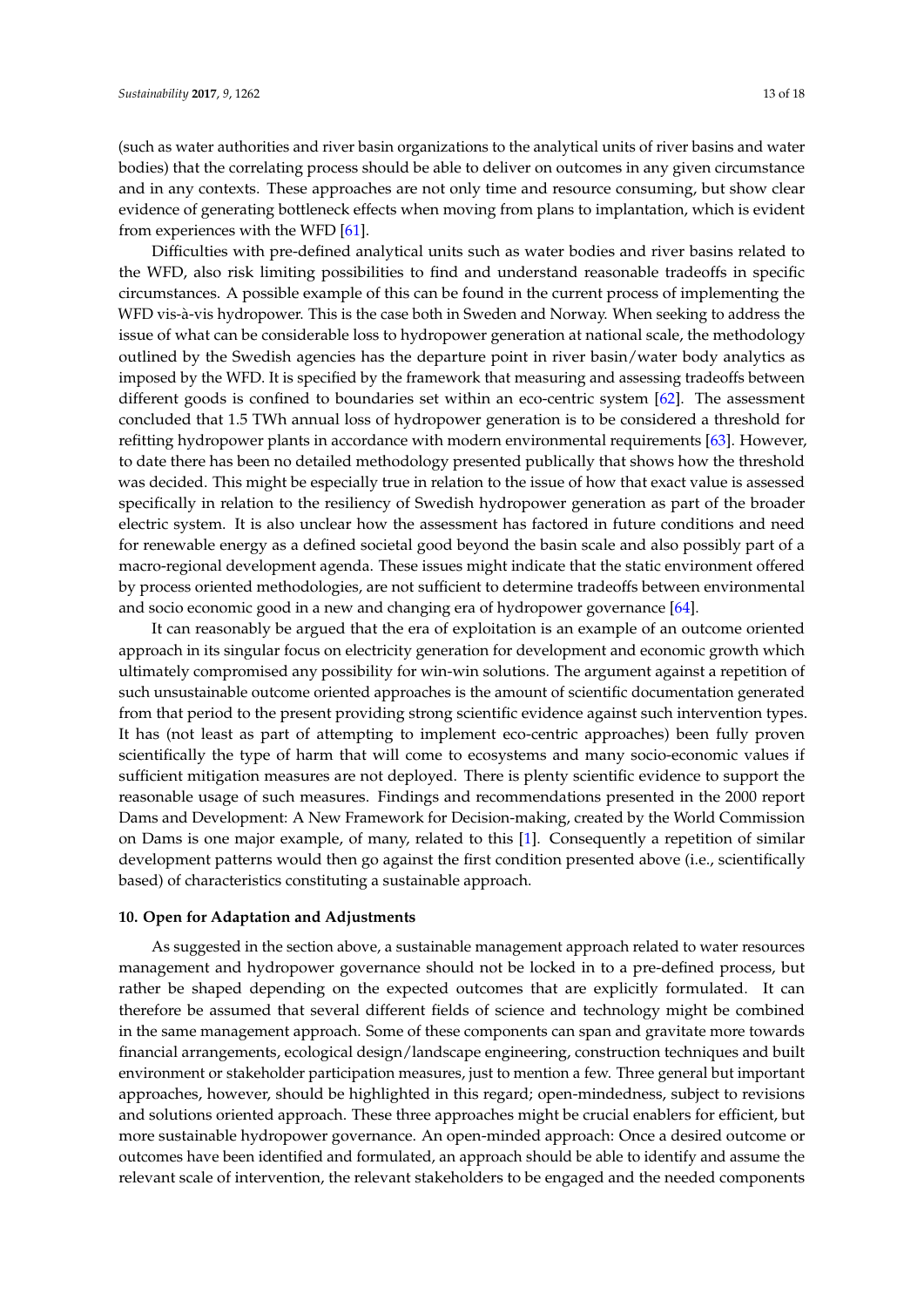such as financial instruments, possible infrastructural measures or dialogue formats (or the required combination) needed to reach the end goal. This would be in contrast to acting on pre-definitions of these subjects. An approach subject to revisions: The approach should be iterative in the sense that it should have the flexibility to adjust rather quickly to identified bottlenecks and problems and then re-shape certain elements of a process throughout the chain from planning to implementation. It is therefore crucial that every practitioner involved in the management approach are in a continuous dialogue process thus ensuring a unified understanding of key issues but also the ability to infuse new knowledge and make changes to an ongoing process quickly and seamlessly.

A solution-oriented approach: Special notice should also be paid to "end users", i.e., the people responsible for implementation of management systems. In a best-case scenario, a management system can be applied universally and is equally understood by concerned parties (something the new era approach outlined here seeks to support). However, this might not always be the case. Often there is a considerable distance between theory and practice when implementing any type of management framework. Consequently, there can be gaps in understanding different institutional functions depending on where they are on the spectrum between theory and practice or planning and implementing. If the application of a specific system is not universally understood, it should at least be satisfactory to the ones in charge of implementing them. Therefore, a system should be flexible enough to cater to the understanding of those that will ultimately be in charge of making sure that the desired outcomes are delivered. In other words if the practitioners are used to a specific system of planning and implementation, it is advantageous to make sure that identified outcomes can be reached within the frames of that particular system to furthest extent possible without having to construct a completely new tool box for implementing desired outcomes. For example, recommendations and required measures needed to be carried out on part of implementing the WFD often become a concern of national municipalities. These entities normally govern water and land resources as part of already well- established systems for spatial planning through master plans and zoning plans. Harmonizing recommendations in relation to water resources on part of the WFD to fit these planning systems, would not only enable more efficient implementation but can also save resources needed for re-training of professionals and capacity development. It would also reduce risks of possible institutional inertia to adapt to new methods for planning and implementation.

We argue that hydropower is core to reconciling the satisfaction of covering economic, social and environmental needs—both for current and future generations. However, hydropower has caused significant environmental damage and the effects on livelihood opportunities for those impacted have sometimes been severe. Nevertheless, new scientific evidence indicate quite clearly that hydropower is part of the solution—and through new operational and environmental designs in the way hydropower plants and reservoirs are managed, even local environmental concerns can be accommodated. However, it assumes that core stakeholders are willing to seek the best solutions in the long run.

Currently, hydropower governance is strongly impacted by the eco-centric era, but the challenges of implementing the WFD in heavily modified water bodies impacted by hydropower indicate quite clearly that new approaches must be sought. These approaches need to be able to sufficiently address hydropower from a broader development perspective than current systems, such as the WFD, allows. We argue that these must be science based, more outcome oriented and adaptable to suit core concerns and context specifics. Developers and producers feel these requirements, but new solutions are increasingly implemented through environmental design approaches of identifying better win-win solutions [\[65\]](#page-17-19). A major challenge, however, is the prevailing inertia in the governance framework. A path-dependency caused by past experiences is hampering regulatory agencies to adjust to current needs. This is happening despite innovative efforts promoted by some hydropower producers

### **11. Conclusions**

It is evident when looking through a historical lens that current hydropower governance is a consequence of past time periods that had certain characteristics and priorities. An era of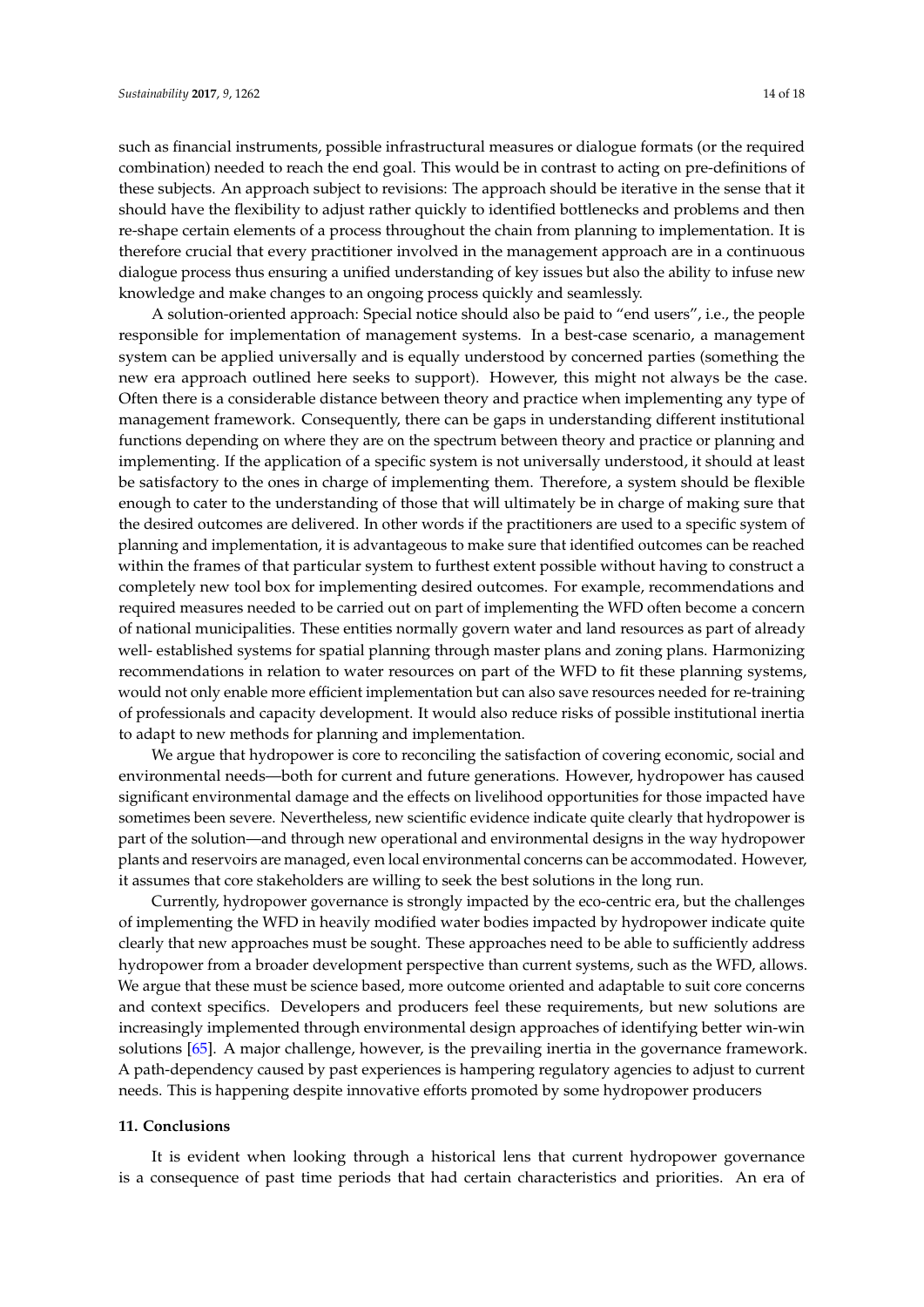un-checked exploitation for economic gain and development were steered by systems designed to enable hydropower development with little regard to consequences. A reaction to that era can then be identified. Consequently, natural resource managing systems with a gravitational center in "eco-centric" thinking and conservation shaped the period leading up to the present day.

These "eco-centric" management systems, of which the WDF is one, have proven difficult to move from theory to practice. There is an abundance of factors and activities not easily evaluated within the pre-defined boundaries and spatial units often defined as part of these types of systems which can often lead to conflicts in priorities creating a vacuum in decision making and a lack of tools to properly evaluate trade-offs. There is evidence to support that we are once again moving in to a new era of hydropower governance increasingly putting focus on the miss-matches of current systems for managing water resources vis-à-vis other societal goods. It is an era where definitions are not yet fully established and hydropower is at the very heart of this discussion. In other words we are entering an era rich in opportunity to create new well adapted governance systems able to deliver on a wide spectrum of equally important development goals.

A new understanding of how climate effects will impact both human and environmental systems on local level as well as macro-regional (global) is quickly emerging. A changing climate will impact ecosystems indiscriminately risking the functionality and preservation of these systems affecting future development opportunities if unchecked. The key to mitigate this is by replacing fossil based energy systems with renewable ones. Hydropower is one of the largest contributors to renewable energy provision as well as energy balancing capabilities worldwide. The uptake of this wider system thinking in re-shaping global priorities has evolved rapidly even during the time period of moving eco-centric management systems from planning to implementation. The latter is a process that is still not anywhere near realized. Consequently these are at the risk of being obsolete or at least partially irrelevant even before they have reached satisfactory levels of implementation globally.

There is now the opportunity to build on experiences from two preceding governance eras that generated both positive and negative lessons. In addition, the amount of scientific knowledge and general awareness has probably never been higher.

On the back of previous periods it would seem that systems based management frameworks resting on a solid base of scientific evidence to support any action taken are within reach. This ensures that decisions are robustly supported by information that everybody can understand and trace to relevant sources and doing so in an equal, non-biased manner. Hydropower is neither good nor bad per se, but services and provision enabled by hydropower should be better appreciated when impacts and outcomes are assessed.

Outcome oriented approaches also seems to hold advantage compared to process oriented ones that currently still dominates thinking on how to manage resources in relation to hydropower. The slow implementation of these systems suggests that pre-defining systems for water resources management is functional in a theoretic environment, but challenges often arise when being confronted with realities on the ground. This brings the argument to a third crucial element of a new era styled management approach; the feature of adaptability. Changes in thinking and knowledge can occur fast as proven in this article, but management systems, connected laws and implemented regulations can be more static. Governmental regulators may provide inertia to change that even can represent a commercial risk for industry.

Attention most also be paid to the end user to ensure sustainable and efficient follow through of recommendations. End user groups or implementers of management systems are often composed differently than those designing the systems. Hence, management systems would need to have built in functions enabling continuous input informing on changing realities. This also includes feedback to those in charge of coordinating the governance system, governmental bodies and the regulators. They should also have enough flexibility so that new knowledge can be incorporated when recommendations are implemented.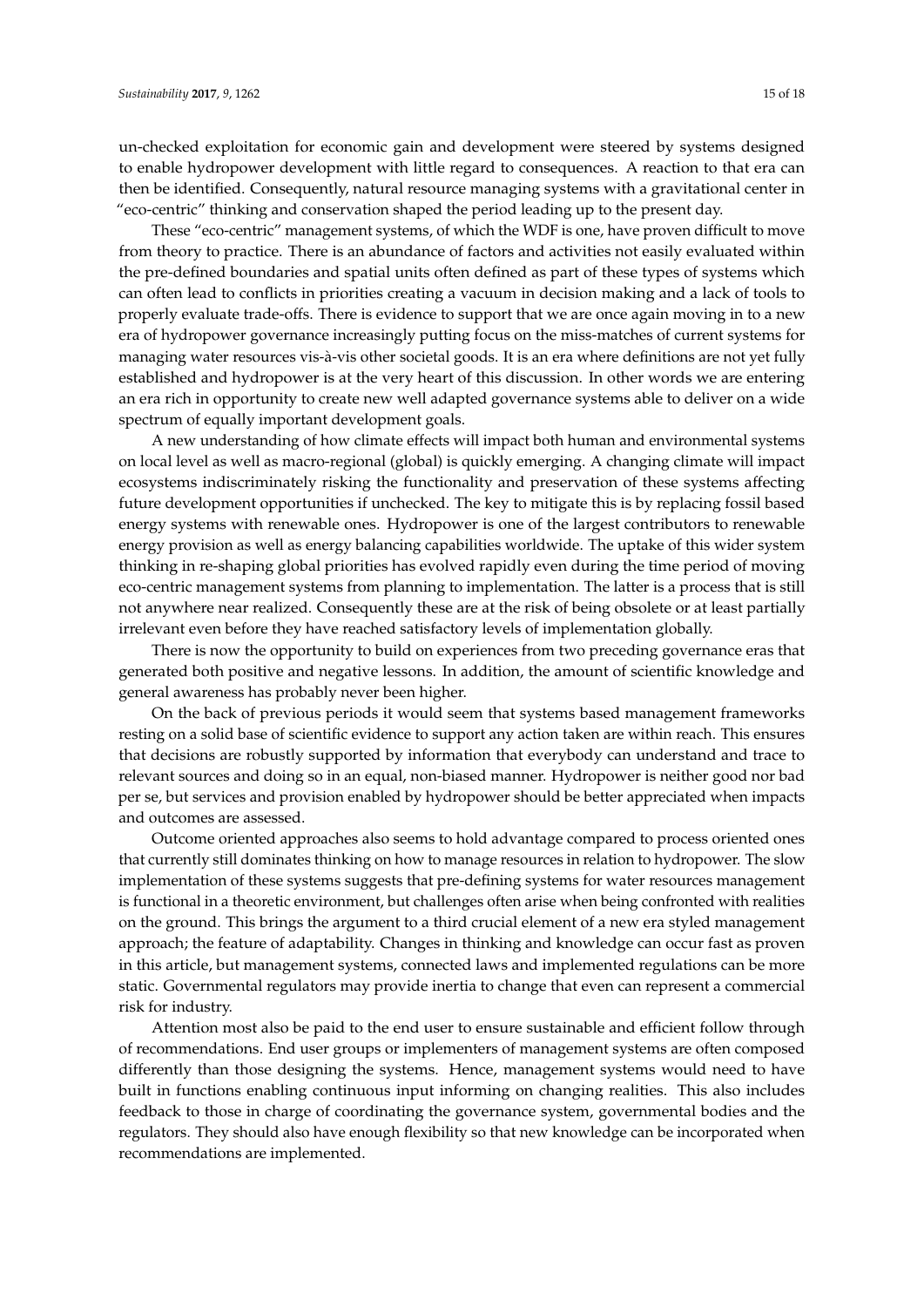**Acknowledgments:** This study has been conducted as part of the Suswater project supported by CEDREN (CEDREN–Centre for Environmental Design of Renewable Energy: Research for technical development and environmental impact of hydropower, wind power, power lines and implementation of environment and energy policy. SINTEF Energy Research, the Norwegian Institute for Nature Research (NINA) and the Norwegian University of Science and Technology (NTNU) are the main research partners. A number of energy companies, Norwegian and international R&D institutes and universities are partners in the project. The center, which is funded by the Research Council of Norway and energy companies, is one of 11 Centre for Environment-friendly Energy Research (FME). The FME scheme consists of time-limited research centres which conduct concentrated, focused and long-term research of high international quality in order to solve specific challenges in the field of renewable energy and the environment.)

**Author Contributions:** Andreas Lindström and Audun Ruud have been responsible for all research, data collection and analyses produced as part of this study. They are also the sole authors of this article.

**Conflicts of Interest:** The authors declare no conflict of interest.

## **References**

- <span id="page-15-0"></span>1. Lafferty, W.M.; Ruud, A. *Promoting Sustainable Electricity in Europe: Challenging the Path Dependence of Dominant Energy Systems*; Edward Elgar: Cheltenham, UK, 2009.
- <span id="page-15-1"></span>2. Concept of Governance. United Nations Educational, Scientific and Cultural Organization. Available online: [http://www.unesco.org/new/en/education/themes/strengthening-education-systems/](http://www.unesco.org/new/en/education/themes/strengthening-education-systems/quality-framework/technical-notes/concept-of-governance/) [quality-framework/technical-notes/concept-of-governance/](http://www.unesco.org/new/en/education/themes/strengthening-education-systems/quality-framework/technical-notes/concept-of-governance/) (accessed on 12 April 2017).
- <span id="page-15-2"></span>3. Svensk Energi. *Potential att Utveckla Vattenkraften Från Energi till Energi Och Effekt*; Svensk Energi: Stockholm, Sweden, 2015.
- <span id="page-15-3"></span>4. IEA. *Technology Roadmap: Hydropower*; International Energy Agency: Paris, France, 2012.
- <span id="page-15-4"></span>5. Lindström, A.; Ruud, A. *Challenges of Implementing the EU Water Framework Directive in Relation to Hydropower in Sweden*; SEI: Stockholm, Sweden, 2017; pp. 3–4.
- <span id="page-15-5"></span>6. Lindström, A.; Ruud, A. *Challenges of Implementing the EU Water Framework Directive in Relation to Hydropower in Sweden*; SEI: Stockholm, Sweden, 2017; p. 5.
- <span id="page-15-6"></span>7. Lindström, A.; Ruud, A. *Challenges of Implementing the EU Water Framework Directive in Relation to Hydropower in Sweden*; SEI: Stockholm, Sweden, 2017; pp. 6–7.
- <span id="page-15-7"></span>8. Energihistoria. Available online: [http://www.energikunskap.se/sv/FAKTABASEN/Energi-i-Sverige/](http://www.energikunskap.se/sv/FAKTABASEN/Energi-i-Sverige/Energihistoria/) [Energihistoria/](http://www.energikunskap.se/sv/FAKTABASEN/Energi-i-Sverige/Energihistoria/) (accessed on 12 April 2017).
- <span id="page-15-8"></span>9. Innan Vattenfall Fanns. Available online: [http://historia.vattenfall.se/sv/en-ny-vardag-med-el/innan](http://historia.vattenfall.se/sv/en-ny-vardag-med-el/innan-vattenfall-fanns)[vattenfall-fanns](http://historia.vattenfall.se/sv/en-ny-vardag-med-el/innan-vattenfall-fanns) (accessed on 12 April 2017).
- <span id="page-15-9"></span>10. Vattenfall Bildas. Available online: [http://historia.vattenfall.se/sv/foretaget-och-manniskorna/vattenfall](http://historia.vattenfall.se/sv/foretaget-och-manniskorna/vattenfall-bildas)[bildas](http://historia.vattenfall.se/sv/foretaget-och-manniskorna/vattenfall-bildas) (accessed on 12 April 2017).
- <span id="page-15-10"></span>11. Nilsen, Y.; Thue, L. *Statens Kraft*; Universitetsforlag: Oslo, Norway, 2006; pp. 25–30.
- <span id="page-15-11"></span>12. Anshelm, J. *Kraftproduktion Och Miljöopinion: Kritiken Av Vindkraftens Miljöpåverkan Och Den Som Riktats Mot öVriga Kraftslag*; Naturvårdsverket: Stockholm, Sweden, 2013.
- <span id="page-15-12"></span>13. Angell, S.; Brekke, O. *Frå Kraft Versus Natur Til Miljøvenleg Energi? Norsk Vasskraftpolitikk I Eit Hundreårsperspektiv*; Uni Rokkansenteret: Bergen, Norway, 2011; pp. 35–36.
- <span id="page-15-13"></span>14. Om Sveriges Nationalparker. Available online: [https://www.sverigesnationalparker.se/om-sveriges](https://www.sverigesnationalparker.se/om-sveriges-nationalparker/historia/)[nationalparker/historia/](https://www.sverigesnationalparker.se/om-sveriges-nationalparker/historia/) (accessed on 12 April 2017).
- <span id="page-15-14"></span>15. Mer Än 100 År Av Envis Kamp. Available online: <http://www.naturskyddsforeningen.se/om/var-historia> (accessed on 12 April 2017).
- <span id="page-15-15"></span>16. Den Nya Striden Om Vattenkraften. Available online: [http://fof.se/tidning/2014/6/artikel/den-nya](http://fof.se/tidning/2014/6/artikel/den-nya-striden-om-vattenkraften)[striden-om-vattenkraften](http://fof.se/tidning/2014/6/artikel/den-nya-striden-om-vattenkraften) (accessed on 12 April 2017).
- <span id="page-15-16"></span>17. Vattenkraften Ifrågasatt. Available online: [http://historia.vattenfall.se/sv/i-hetluften/vattenkraften](http://historia.vattenfall.se/sv/i-hetluften/vattenkraften-ifragasatt)[ifragasatt](http://historia.vattenfall.se/sv/i-hetluften/vattenkraften-ifragasatt) (accessed on 12 April 2017).
- <span id="page-15-17"></span>18. 1919-Konflikt Om Stora Sjöfallet. Available online: [http://www.naturskyddsforeningen.se/sveriges-natur/](http://www.naturskyddsforeningen.se/sveriges-natur/2013-5/1919-konflikt-om-stora-sjofallet) [2013-5/1919-konflikt-om-stora-sjofallet](http://www.naturskyddsforeningen.se/sveriges-natur/2013-5/1919-konflikt-om-stora-sjofallet) (accessed on 12 April 2017).
- <span id="page-15-18"></span>19. Lag (1987:12) om Hushllning Med Naturresurser m.m. Available online: [http://www.notisum.se/rnp/sls/](http://www.notisum.se/rnp/sls/lag/19870012.htm) [lag/19870012.htm](http://www.notisum.se/rnp/sls/lag/19870012.htm) (accessed on 12 April 2017).
- <span id="page-15-19"></span>20. Skjöld, D.O. *Statens Kraft 1947–1965: For Velferd Og Indiustri*; Universitetsforlaget: Oslo, Norway, 2006.
- <span id="page-15-20"></span>21. Nilsen, Y.; Thue, L. *Statens Kraft*; Universitetsforlag: Oslo, Norway, 2006; pp. 45–51.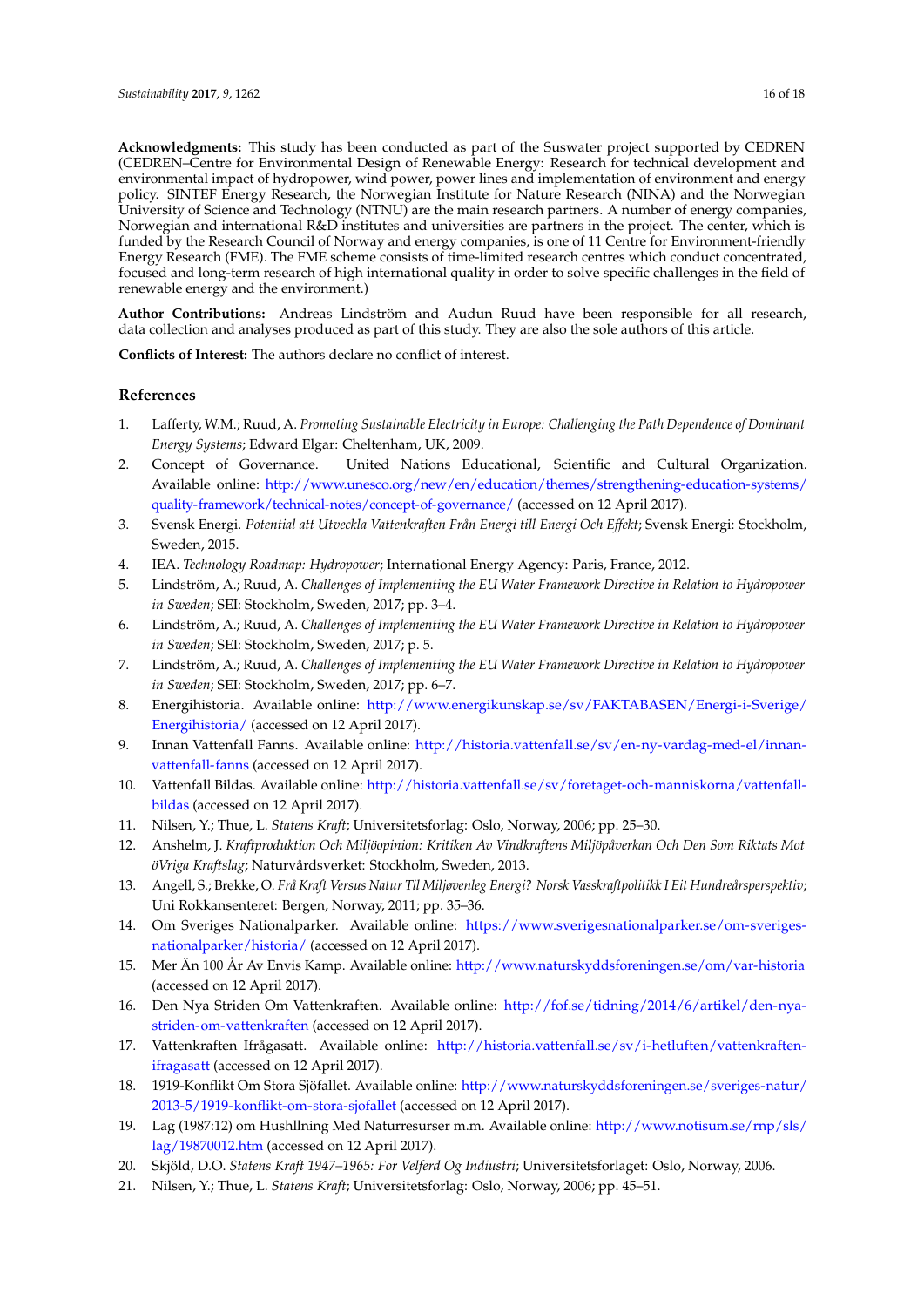- <span id="page-16-0"></span>22. Angell, S.; Brekke, O. *Frå Kraft Versus Natur Til Miljøvenleg Energi? Norsk Vasskraftpolitikk I Eit Hundreårsperspektiv*; Uni Rokkansenteret: Bergen, Norway, 2011; pp. 38–50.
- <span id="page-16-1"></span>23. Berntsen, B. *Grønne Linjer: Natur-Og Miljøvernets Historie I Norge*; Unipub: Oslo, Norway, 2011.
- <span id="page-16-2"></span>24. Nilsen, Y.; Thue, L. *Statens Kraft*; Universitetsforlag: Oslo, Norway, 2006; pp. 60–63.
- <span id="page-16-3"></span>25. Rubenson, S. *Delmålens Formulering Som Stöd för Miljöbalkens Rättstillämpning*; Tillsyns-och Föreskriftsrådet: Stockholm, Sweden, 2009.
- <span id="page-16-4"></span>26. Allmänna Hänsynsreglerna. Available online: [http://www.lansstyrelsen.se/blekinge/Sv/miljo-och-klimat/](http://www.lansstyrelsen.se/blekinge/Sv/miljo-och-klimat/verksamheter-med-miljopaverkan/Pages/allmanna_hansynsreglerna_.aspx) [verksamheter-med-miljopaverkan/Pages/allmanna\\_hansynsreglerna\\_.aspx](http://www.lansstyrelsen.se/blekinge/Sv/miljo-och-klimat/verksamheter-med-miljopaverkan/Pages/allmanna_hansynsreglerna_.aspx) (accessed on 12 April 2017).
- <span id="page-16-5"></span>27. Angell, S.; Brekke, O. *Frå Kraft Versus Natur Til Miljøvenleg Energi? Norsk Vasskraftpolitikk I Eit Hundreårsperspektiv*; Uni Rokkansenteret: Bergen, Norway, 2011; pp. 53–92.
- <span id="page-16-6"></span>28. Knudsen, J.K.; Jacobsen, H.; Ruud, A.; Lafferty, W.M. *Channelling Norwegian Hydropower towards Greener Currents: The Challenge of Conflicting Environmental Concerns*; SINTEF: Trondheim, Norway, 2011.
- <span id="page-16-7"></span>29. Abelson, P.H. Changing Attitudes toward Environmental Problems. *Science* **1971**, *172*, 1–517. [\[CrossRef\]](http://dx.doi.org/10.1126/science.172.3983.517) [\[PubMed\]](http://www.ncbi.nlm.nih.gov/pubmed/17802206)
- <span id="page-16-8"></span>30. Jacobs, M.H.; Buijs, A.E. *Understanding Stakeholders' Attitudes toward Water Management Interventions: Role of Place Meanings*; AGU: Washington, DC, USA, 2011.
- <span id="page-16-9"></span>31. World Meteorological Organization. *Proceedings of the International Conference on Water and the Environment: Development Issues for the 21st Century: 26–31 January 1992, Dublin, Ireland: The Dublin Statement and Report of the Conference*; WMO: Geneva, Switzerland, 1992; pp. 22–28.
- <span id="page-16-10"></span>32. World Meteorological Organization. *Proceedings of the International Conference on Water and the Environment: Development Issues for the 21st Century: 26–31 January 1992, Dublin, Ireland: The Dublin Statement and Report of the Conference*; WMO: Geneva, Switzerland, 1992; pp. 33–55.
- <span id="page-16-11"></span>33. Snellen, W.B.; Schrevel, A. *IWRM: for Sustainable Use of Water: 50 Years of International Experience with the Concept of Integrated Water Resources Management: Background Document to the FAO/Netherlands Conference on Water for Food and Ecosystems*; Ministry of Agriculture, Nature and Food Quality: Den Haag, The Netherlands, 2004.
- <span id="page-16-12"></span>34. Cosgrove, W.J.; Rijsberman, F.R. *World Water Vision: Making Water Everybody's Business*; Earthscan: London, UK, 2000; pp. 6–44.
- <span id="page-16-13"></span>35. Cosgrove, W.J.; Rijsberman, F.R. *World Water Vision: Making Water Everybody's Business*; Earthscan: London, UK, 2000; pp. 49–64.
- <span id="page-16-14"></span>36. Global Water Partnership. *Integrated Water Resources Management—TAC Background Paper No. 4*; Global Water Partnership: Stockholm, Sweden, 2000; pp. 8–26.
- <span id="page-16-15"></span>37. Jones, T.; Newborne, P.; Phillips, B. *Applying the Principles of Integrated Water Resource and River Basin Management—An Introduction*; WWF: Gland, Switzerland, 2006; pp. 5–14.
- <span id="page-16-16"></span>38. Global Water Partnership. *Integrated Water Resources Management—TAC Background Paper No. 4*; Global Water Partnership: Stockholm, Sweden, 2000; pp. 32–66.
- <span id="page-16-17"></span>39. Jones, T.; Newborne, P.; Phillips, B. *Applying the Principles of Integrated Water Resource and River Basin Management—An Introduction*; WWF: Gland, Switzerland, 2006; pp. 15–29.
- <span id="page-16-18"></span>40. EUR-Lex Access to European Union Law. Available online: [http://eur-lex.europa.eu/legal-content/SV/](http://eur-lex.europa.eu/legal-content/SV/TXT/?uri=CELEX%3A32000L0060) [TXT/?uri=CELEX%3A32000L0060](http://eur-lex.europa.eu/legal-content/SV/TXT/?uri=CELEX%3A32000L0060) (accessed on 12 April 2017).
- <span id="page-16-19"></span>41. Integrated Water Resource Management in the Black Sea Basin. Available online: [https://www.icpdr.org/](https://www.icpdr.org/main/sites/default/files/enviroGRIDS_policybrief_no2_WFD.pdf) [main/sites/default/files/enviroGRIDS\\_policybrief\\_no2\\_WFD.pdf](https://www.icpdr.org/main/sites/default/files/enviroGRIDS_policybrief_no2_WFD.pdf) (accessed on 20 October 2016).
- <span id="page-16-20"></span>42. Rahman, M.M.; Varis, O.; Kajander, T. *EU Water Framework Directive vs. Integrated Water Resources Management: The Seven Mismatches*; Carfax: Centreville, VA, USA, 2004.
- <span id="page-16-21"></span>43. Kampa, E.; Döbbelt-Grüne, S. *Working Group ECOSTAT Report on Common Understanding of Using Mitigation Measures for Reaching Good Ecological Potential for Heavily Modified Water Bodies. Part 1: Impacted by Water Storage*; JRC Technical Reports; European Commission: Brussels, Belgium, 2016; pp. 7–15.
- <span id="page-16-22"></span>44. Kampa, E.; Döbbelt-Grüne, S. *Working Group ECOSTAT Report on Common Understanding of Using Mitigation Measures for Reaching Good Ecological Potential for Heavily Modified Water Bodies. Part 1: Impacted by Water Storage*; JRC Technical Reports; European Commission: Brussels, Belgium, 2016; pp. 16–32.
- <span id="page-16-23"></span>45. Kampa, E.; Döbbelt-Grüne, S. *Working Group ECOSTAT Report on Common Understanding of using Mitigation Measures for Reaching Good Ecological Potential for Heavily Modified Water Bodies. Part 1: Impacted by Water Storage*; JRC Technical Reports; European Commission: Brussels, Belgium, 2016; pp. 32–62.